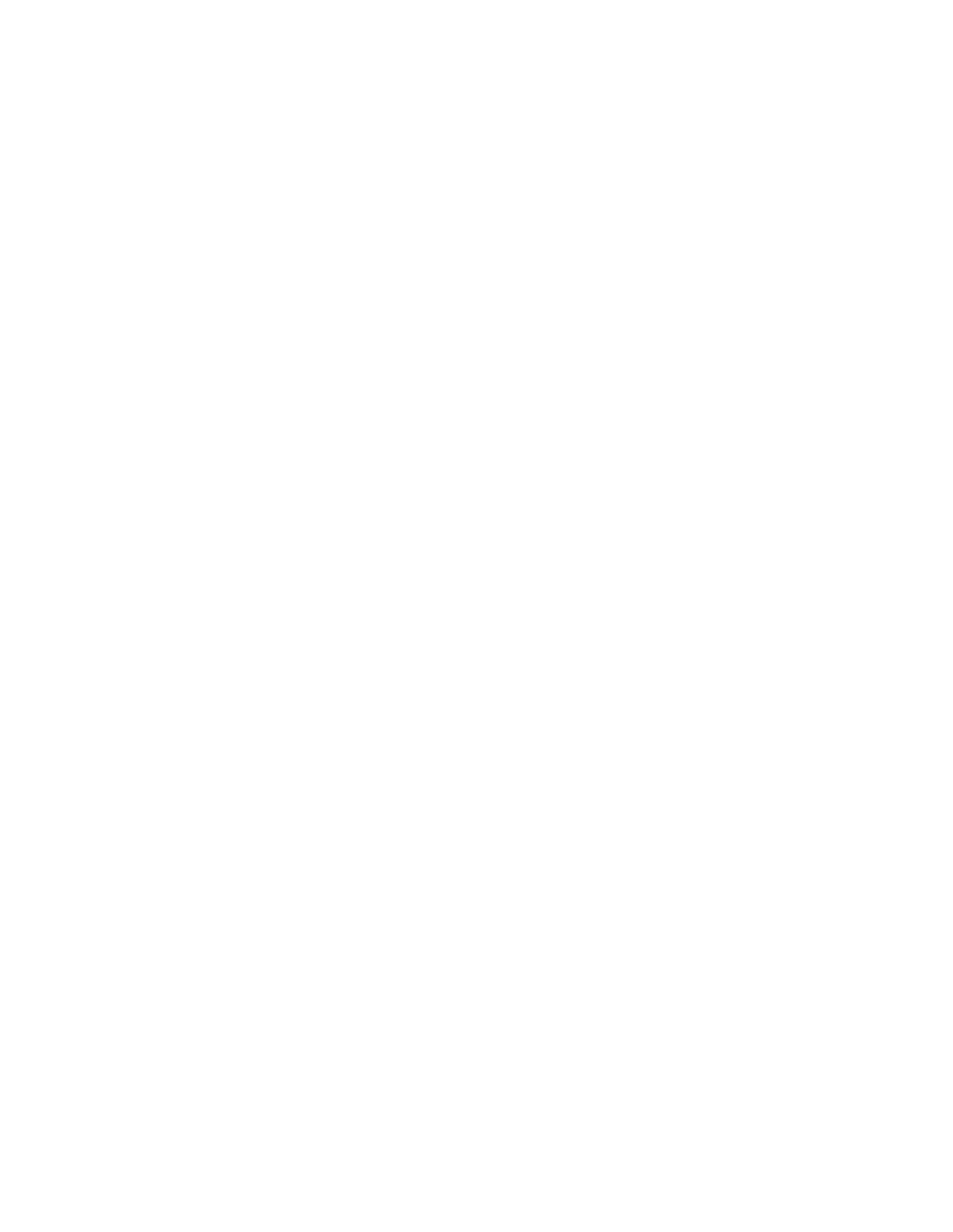# **TABLE OF CONTENTS**

| $\blacksquare$<br><b>Executive</b> |  |  |
|------------------------------------|--|--|
|------------------------------------|--|--|

# **SECTION A. REPOPULATION OF CAMPUS**

# **SECTION B. MONITORING HEALTH CONDITIONS**

# SECTION C. CONTAINMENT & SPREAD PREVENTION

## **SECTION D. ALTERNATIVE PLANS**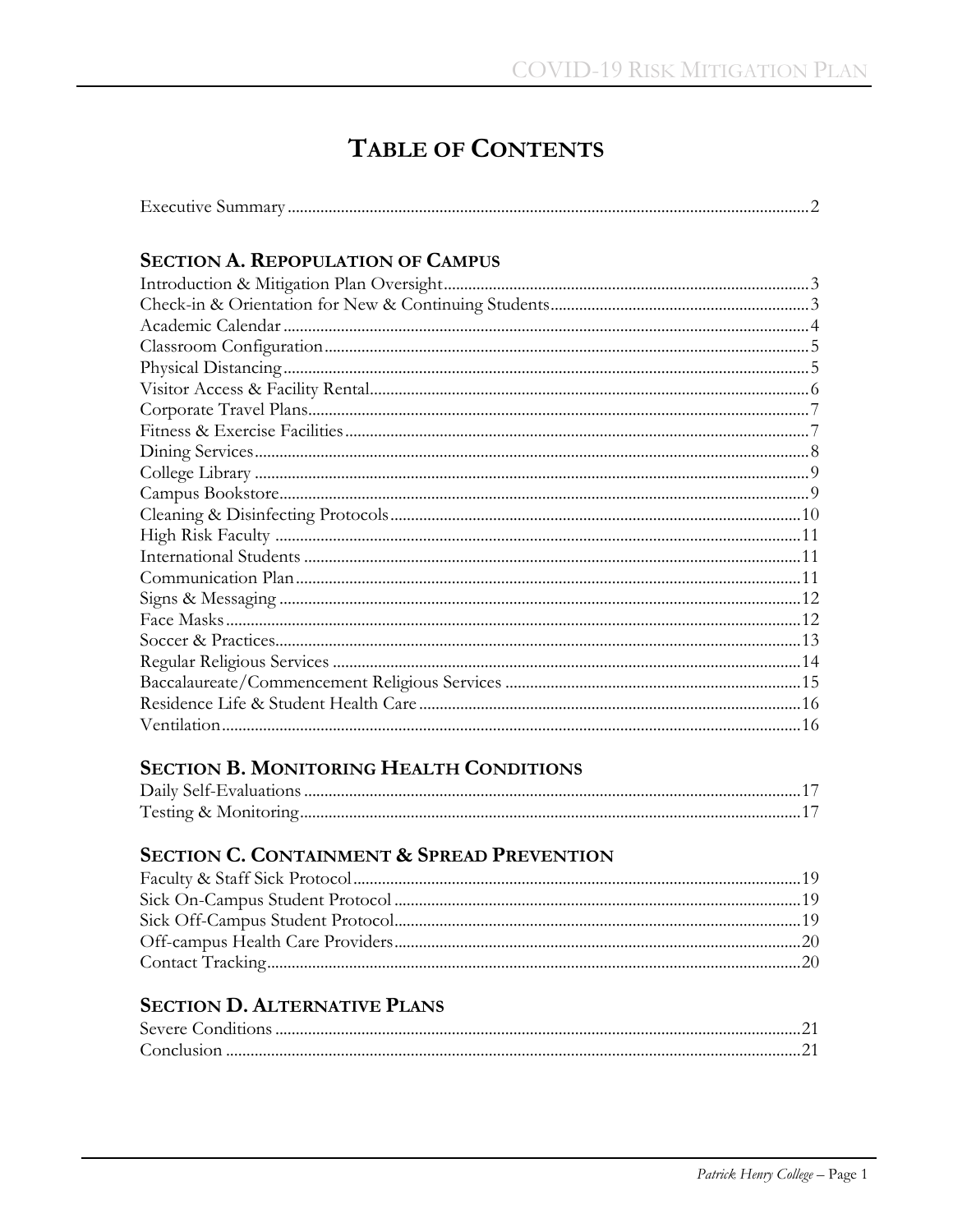# **EXECUTIVE SUMMARY**

*The Mission of Patrick Henry College is to educate Christian men and women who will lead our nation and shape our culture with timeless biblical values and fidelity to the spirit of the American founding. Educating students according to a classical liberal arts curriculum and training them with apprenticeship methodology, the College provides academically excellent baccalaureate-level higher education with a biblical worldview.*

Patrick Henry College is a small Christian college located in Purcellville, Virginia. There are seven major buildings on campus. Approximately 270 residential students occupy five residence halls while student services, classrooms, dining services, and offices are primarily located in a student center and administration building.

PHC is a unique academic community committed to three distinctives: high academic rigor, fidelity to the spirit of the American founding, and an unwavering biblical worldview. The College's rigorous education is built upon a robust Classical Liberal Arts Core Curriculum that reflects the centrality of the Bible and our commitment to the Christian Faith. In this educational environment, students are both challenged and supported as they grow spiritually, intellectually, and socially.

Out of an abundance of care for the students, staff, and the local community, Patrick Henry College transitioned all coursework to remote instruction in the Spring 2020 semester. Beginning in mid-March, students, in consultation with their families, were given the option of remaining on campus or returning home. Although the majority of students returned home, a number of students stayed due to individual circumstances, such as work requirements, atrisk family members, health concerns in home communities, or travel restrictions. The on-campus population reached approximately 50 students in the spring and continues at this level through the summer.

Though the College has made limited allowance for distance learning classes as well as remote instruction in the Spring 2020, *academically excellent baccalaureate-level higher education* is most fully achieved through the physical presence of a professor and students, together in a classroom. This master-apprentice relationship is further described in the College's Christian Philosophy of Education, which has guided the College's curriculum and instructional delivery for over a decade. These defining statements as well as the College's long-term strategic goals provide directional momentum as we engage the current challenges created by COVID-19.

As part of our ongoing commitment to PHC students and families, College leaders continuously evaluate reliable indicators of community health and consider how to improve programs and services in order to reinforce the institution's operational resilience. Since PHC is a small mission-defined community, the College eagerly combines institutional considerations with personal care; in the final analysis, we are called to love our neighbors as our Christian faith demands. As we walk through this pandemic together, the College strives to be a dependable neighbor in the Purcellville community and the broader Northern Virginia region.

The plan outlined below considers the experience acquired over this past spring and summer with student residents, CDC Guidelines, as well as the Governor of Virginia's recent Executive Orders and Guidance for institutions of higher education returning to in-person classes in Fall 2020.

Questions from the general public should be addressed to the COVID-19 Coordinator a[t president@phc.edu.](mailto:president@phc.edu)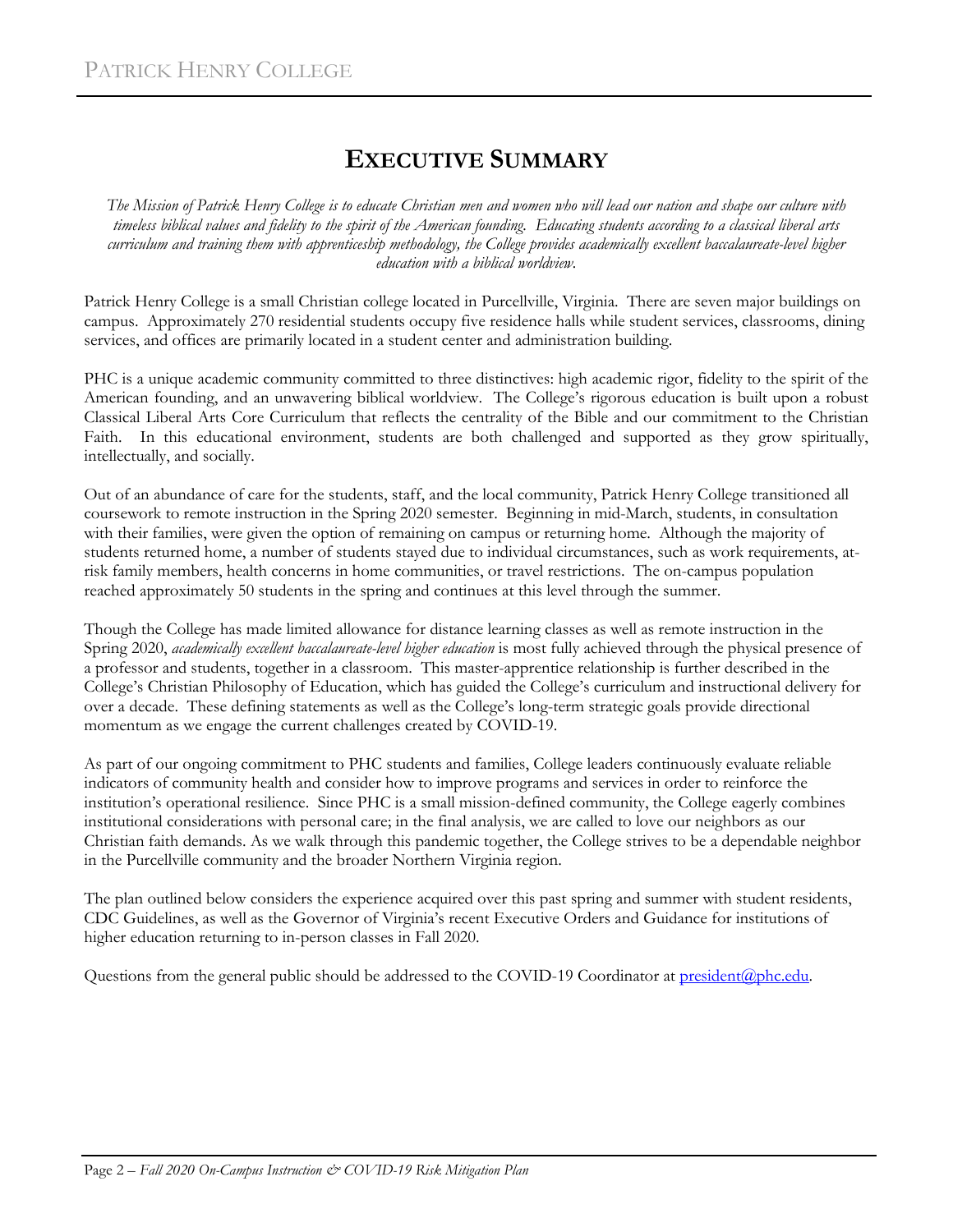# **SECTION A. REPOPULATION OF THE CAMPUS**

### **I. Introduction & Mitigation Plan Oversight (A1, A2)**

Patrick Henry College will continue to periodically post COVID-19 response updates as well as the most recent version of the COVID-19 Risk Mitigation Plan to [www.phc.edu/alerts,](http://www.phc.edu/alerts) per our established communication protocols.

The **COVID-19 Campus Team** overseeing this plan consists of the President, Executive Vice President, VP of Finance & Administration, VP of Advancement, VP of Institutional Effectiveness & Planning, Dean of Academic Affairs, Dean of Student Life, Director of Student Recruitment, and Director of Communications.

The **COVID-19 Coordinator** is the Executive Assistant to the President. The **Liaison** to the State Council of Higher Education for Virginia is the VP of Institutional Effectiveness & Planning.

To maintain quick and efficient procedures for outside assistance, any institutional contact to the **Loudoun County Department of Health** will occur through the Dean of Academic Affairs. Public information regarding the Loudoun County Department of Health is availabl[e online by clicking here,](https://www.loudoun.gov/5307/Coronavirus) b[y email,](mailto:health@loudoun.gov) or by calling **703-737-8300.**

To ensure continuous improvement to our COVID-19 Risk Mitigation Plan, the College has assembled a team of six to work directly with the COVID-19 Coordinator to conduct, on a rotating basis, random sampling, compliance exercises, and observations across the entire plan. Each member will conduct their inspections and return a report to the COVID-19 Coordinator. All deviations from the Plan will be assembled and distributed to the COVID-19 Campus Team for correction, resolution, and/or further investigation. The COVID-19 Campus Team presumes that all members of the campus community want to protect the vulnerable and will therefore observe the protocols willingly. Changes or corrections, where necessary, should be offered and received kindly and with humility. PHC discourages shaming and "snitching" to promote compliance. The goal of this exercise is safety in an atmosphere of grace.

# **II. Check-in & Orientation for New & Continuing Students[1](#page-4-0)** (A3, A4, A15)

The Office of Admissions will notify new students by email of the following:

- 1. Students and accompanying guests may only enter campus if they have had no flu-like symptoms in the previous two weeks or meet the CDC guidelines for resuming close contact with others: 3 days with no fever (100.4°F or higher) and respiratory symptoms have improved and it has been 10 days since symptoms first appeared.
- 2. Students and accompanying guests will have their temperature taken upon arrival, prior to beginning Checkin. No one with a fever of 100.4°F or higher will be permitted to participate in either Check-in or Orientation activities.
- 3. Only two family members per student may enter the residence halls. Only two family members per student may participate in orientation activities and attend dinner on Sunday, August 16, 2020.

<span id="page-4-0"></span>Ĩ. <sup>1</sup> **New & Continuing Students:** Typically, after a summer break from on-campus study, the College will welcome returning students with the understanding that they are acclimated to the College's policies and procedures for normal operations of the College. The College conducts a series of orientation sessions for new incoming students to prepare them for the on-campus educational experience.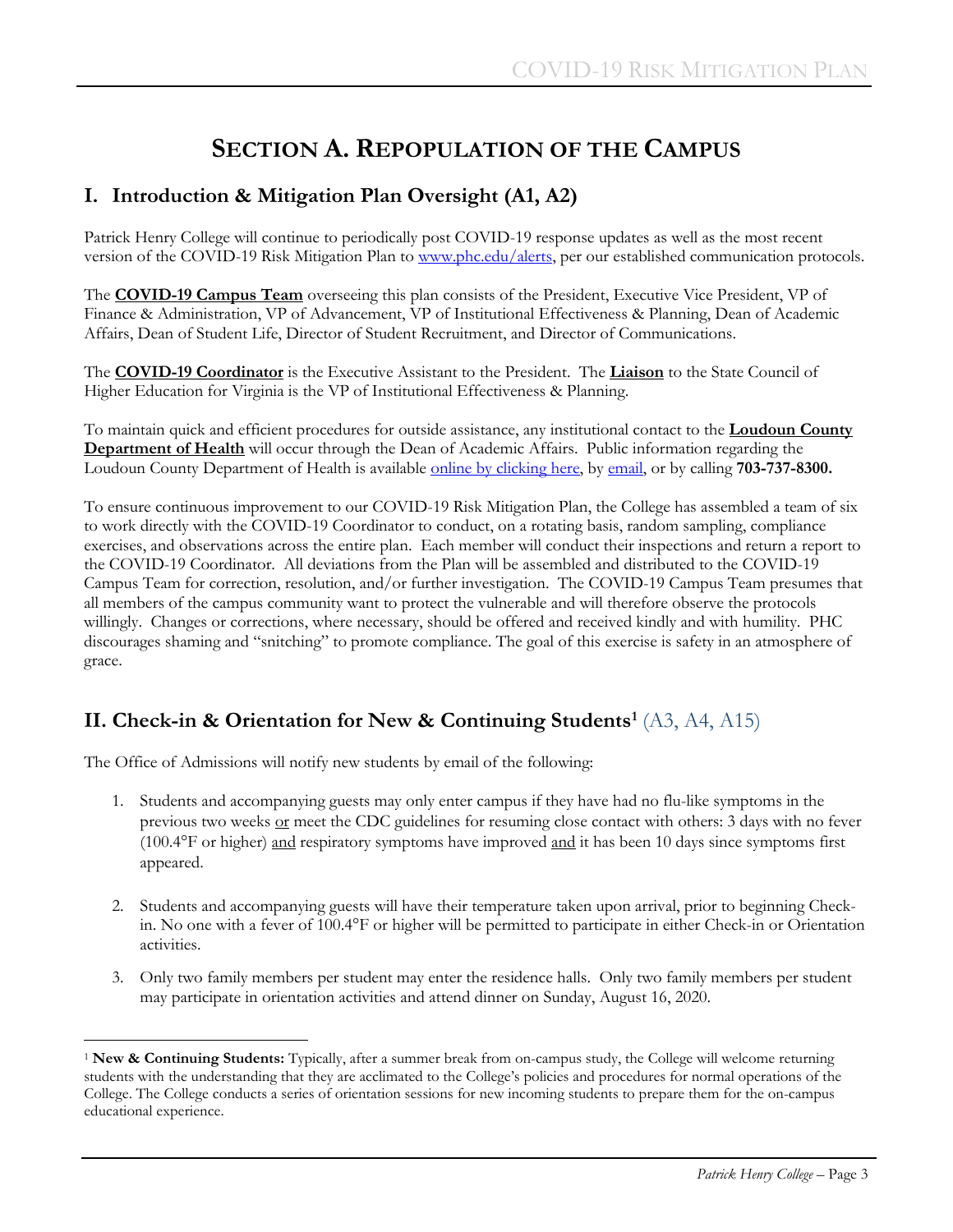- 4. The College expects that approximately 100 new on-campus students and their families will participate in Check-in on Saturday, August 15. In order to maintain effective physical distancing, the College will implement a staggered schedule for Check-in by appointments communicated by the Office of Admissions.
- 5. The Check-in process will be located in the Barbara Hodel Student Center Gymnasium, for which the County of Loudoun has posted a "Maximum Occupancy of 1,786" on the Occupant Load Permit. This large space allows new students, their families, and college staff to maintain adequate physical distancing.
- 6. In order to promote efficiency and physical distancing at Check-in, the College is implementing revised Student ID procedures. Instead of getting a picture taken at Check-in, new students will submit their picture before arrival. Student ID cards will be placed in the Orientation Welcome Packets.
- 7. Orientation sessions the Library, Campus Safety, Dining Hall, etc. will occur in various locations around campus in order to maintain safe physical distancing practices. No session will be larger than 50.
- 8. All incoming students will attend a COVID-19 prevention education session, which will discuss the importance of good hygiene practices such as hand washing, seeking treatment when ill, and physical distancing. Education sessions will also promote an atmosphere of grace and encourage students not to stigmatize those who may or may not choose to wear masks or have confirmed or suspected cases of COVID-19.

The Office of Student Affairs will notify returning students by email of the following:

- 1. Students and accompanying guests may only enter campus if they have had no flu-like symptoms in the previous two weeks or meet the CDC guidelines for resuming close contact with others: 3 days with no fever (100.4°F or higher) and respiratory symptoms have improved and it has been 10 days since symptoms first appeared.
- 2. Returning students and accompanying guests will have their temperature taken upon arrival, prior to beginning Check-in. No one with a fever of 100.4°F or higher will be permitted to participate in Check-in.
- 3. The College will limit the number of guests a returning student can bring to assist with Check-in and move-in activities to two individuals.
- 4. Returning students will be asked to return to campus on Monday, August 17 or Tuesday, August 18 and Check-in in the lobby of the Barbara Hodel Student Center. Classes begin August 19 (see below).
- 5. All returning students will attend a COVID-19 prevention education session, which will discuss the importance of good hygiene practices such as hand washing, seeking treatment when ill, and physical distancing. Education sessions will also promote an atmosphere of grace and encourage students not to stigmatize those who may/may not choose to wear masks or those who have confirmed/suspected cases of COVID-19.

# **III. Academic Calendar[2](#page-5-0)** (A5)

In order to limit the possibility of introducing COVID-19 to the campus community, PHC will begin the term early and reduce the number of breaks in the Fall 2020 semester. Accordingly, there will be no Labor Day break, October Break, or Fall Break, which will ensure that final exams are completed prior to Thanksgiving:

Page 4 *– Fall 2020 On-Campus Instruction & COVID-19 Risk Mitigation Plan*

<span id="page-5-0"></span>ī <sup>2</sup> **Academic Calendar:** The academic calendar provides important dates around which our community is structured. It is posted online at [www.phc.edu/academic-calendar.](http://www.phc.edu/academic-calendar) Typically, the college cancels classes for Labor Day, and October Break, a Fall Break in early November, and Thanksgiving; the term concludes in early- to mid-December.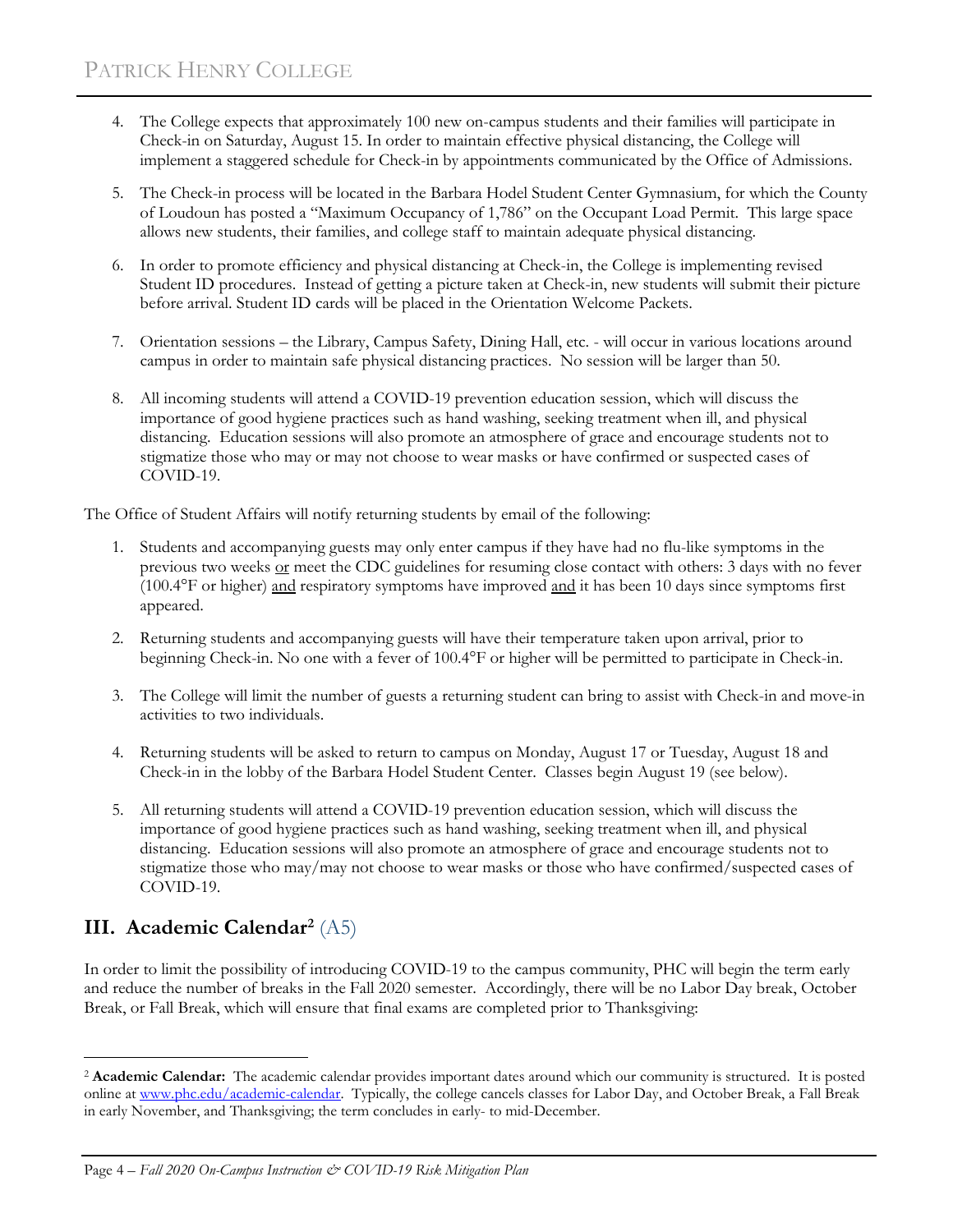#### **Revised Fall 2020 Academic Calendar**

New Student Move-In & Check-In Aug. 15 (Sat) New Student Orientation Aug. 16-18 (Sun-Tue) Returning Student Move-in & Check-in Aug. 17-18 (Mon-Tue) First Day of Classes Aug. 19 (Wed) Faith & Reason Lecture (no classes) Sep. 15 (Tue) Reading Day Oct. 7 (Wed) Last Day of Fall Classes Nov. 17 (Tue) Reading Day Nov. 18 (Wed) Final Exams Nov. 19-24 (Thu-Tue) Fall Commencement Nov. 24 (Tue)

### **IV. Classroom Configuration[s3](#page-6-0)** (A5)

Patrick Henry College remains committed to educational excellence in the classroom and will continue with in-person instruction in the Fall 2020 semester. Accordingly, the following adjustments are necessary to support our community's academic success and health throughout the term:

- 1. Classroom enrollment capacities have been lowered to promote physical distancing among students and faculty.
- 2. Available seating in classrooms will be clearly designated; in most cases, seats/desks in excess of the revised capacity will be removed.
- 3. The College will repurpose existing larger facilities for classroom use, including Town Hall, the Templeton Board Room, the Library Study Center, or other space as necessary. No more than 50 will be allowed in any classroom.
- 4. Cleaning supplies will be available in each classroom; faculty/students will be encouraged to use these at the conclusion of each course, in preparation for the next class.

Most class times remain unchanged; however, students will be contacted by email if changes to class times or sections are necessary. As always, students are encouraged to review their schedule in the Student Portal prior to the firstclass meeting to confirm class times and locations.

As a part of the normal process for reviewing course expectations and syllabi, faculty will communicate any extra steps necessary to promote community health in the specific classroom context, including instructions on class entrance and exit, equipment cleaning, and how to schedule out-of-class meetings.

# **V. Physical Distancin[g4](#page-6-1)** (A5, A7)

The following adjustments will be made to ensure compliance with Higher Education Reopening Guidance, minimize the spread of COVID-19, and reduce the risk to the community.

PHC is implementing physical distancing, "guided by what is feasible, practical, acceptable, and tailored to the needs of each community," as explained by Centers for Disease Control guidelines (["Considerations for Institutions of](https://www.cdc.gov/coronavirus/2019-ncov/community/colleges-universities/considerations.html) 

<span id="page-6-0"></span>Ĩ. <sup>3</sup> In a typical fall semester, the College utilizes 8 classrooms to educate the on-campus student population. The classrooms have various configurations, but all rely on the side-by-side seating arrangements typical of an academic setting.

<span id="page-6-1"></span><sup>4</sup> Prior to the outbreak of COVID-19, Patrick Henry College had no policy or regular practice regarding "social distancing" or "physical distancing."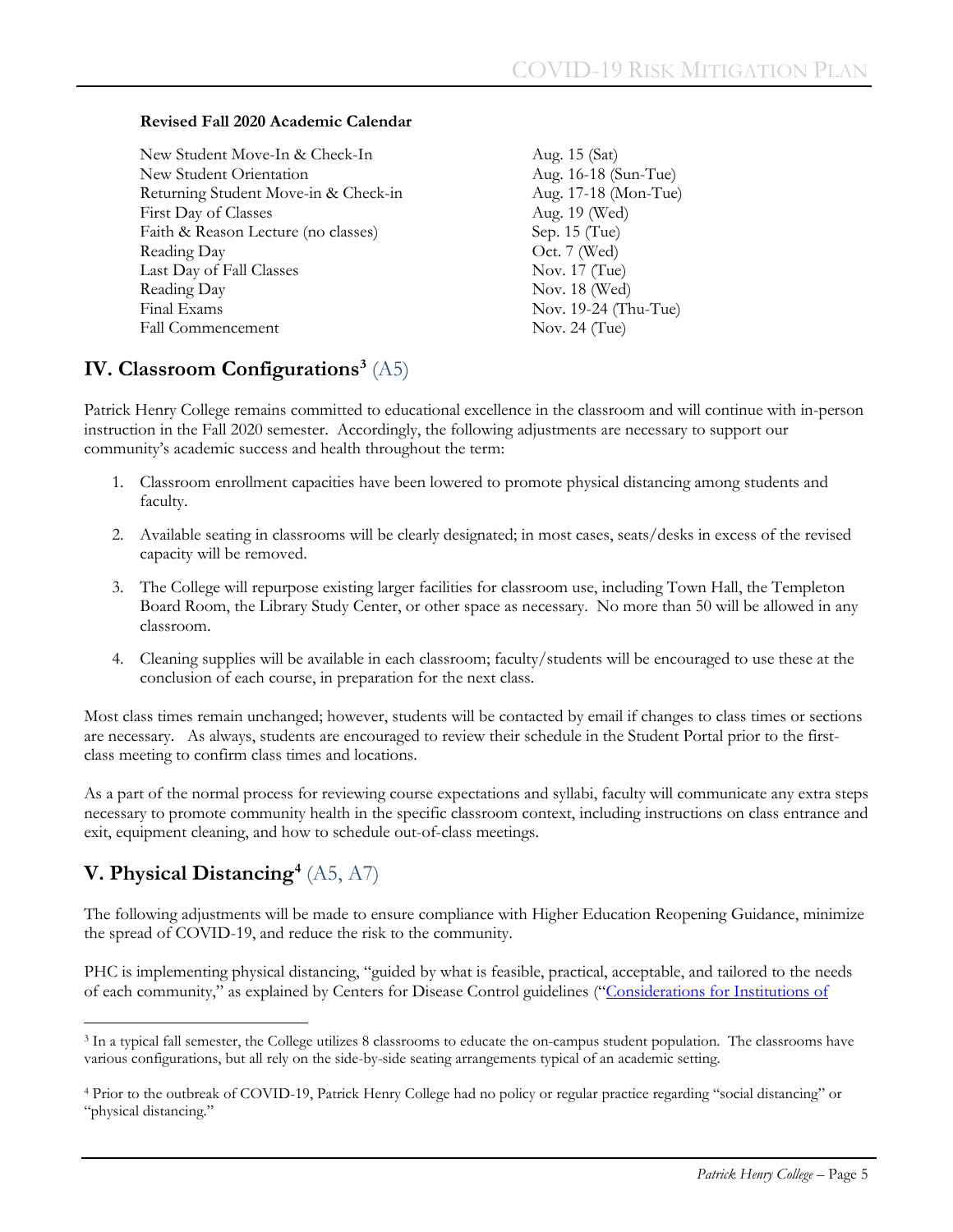[Higher Education"](https://www.cdc.gov/coronavirus/2019-ncov/community/colleges-universities/considerations.html)). CDC guidelines recommend that to reduce the risk of transmission, in general, individuals remain six feet apart, small vs. larger social gatherings are encouraged, and large gatherings in general will be limited to less than 50. They will also:

- 1. Avoid sharing objects.
- 2. Refrain from physical contact (hugs, handshakes).
- 3. Minimize the spread of respiratory droplets released by coughing, sneezing, and so on.
- 4. Observe physical distancing when entering and exiting classrooms, the dining hall, and other rooms.

Students living in close proximity need not observe physical distancing within the dorms and other places noted in sections below. Specific safety protocols related to physical distancing (spacing, disinfection, face coverings, selfisolation) in the various areas of campus (classrooms, dining hall, library, dorms, common spaces, etc.) are described throughout this Plan.

Staff and faculty, along with student leaders (such as Resident Assistants) are expected to ensure reasonable compliance of physical distancing, but all members of the community should feel free to help each other maintain a safe environment. As previously stated, PHC discourages shaming and "snitching" to promote compliance. The goal is safety in an atmosphere of grace. PHC presumes that all members of the campus community want to protect the vulnerable and will therefore observe the protocols willingly. Correction, where necessary, should be offered kindly and received with humility.

# **VI. Visitor Access and Facility Rental[5](#page-7-0)** (A5)

During the summer of 2020, the College has made the following adjustments to ensure compliance with the Fitness and Exercise Facilities portion of Virginia's Guidelines for All Business Sectors and will follow these guidelines at least through the Christmas break:

- 1. Rent out facilities to groups who will adhere to the Phase 2 or later guidelines set by the Governor and the Virginia Department of Health.
- 2. Restrict visitors to those who have had no flu-like symptoms in the previous two weeks or meet the CDC guidelines for resuming close contact with others: 3 days with no fever (100.4°F or higher) and respiratory symptoms have improved and it has been 10 days since symptoms first appeared.
- 3. Post signage at the entrances stating no one with known exposure to a COVID-19 case in the prior 14 days is permitted in the buildings.
- 4. Require all visitors to complete a check-in process at the Barbara Hodel Center Security Desk that includes a temperature scan.
- 5. Post signage providing health reminders regarding physical distancing, gatherings, options for high risk individuals, and staying home if sick.
- 6. Limit occupancy to 30% of the lowest posted occupancy load.
- 7. Provide hand sanitizer stations at entrance/exits and in the fitness equipment area.
- 8. Require coaches and team players to remain at least 10-feet from each other.

<span id="page-7-0"></span>ī <sup>5</sup> **Visitor Access & Facility Rental:** Patrick Henry College typically rents our facilities year-round for a variety of uses. Organizations will use rooms for meetings, gym for basketball and volleyball practices and games, others will hold various dinners in the gym. All users must sign a contract and provide certificates of insurance.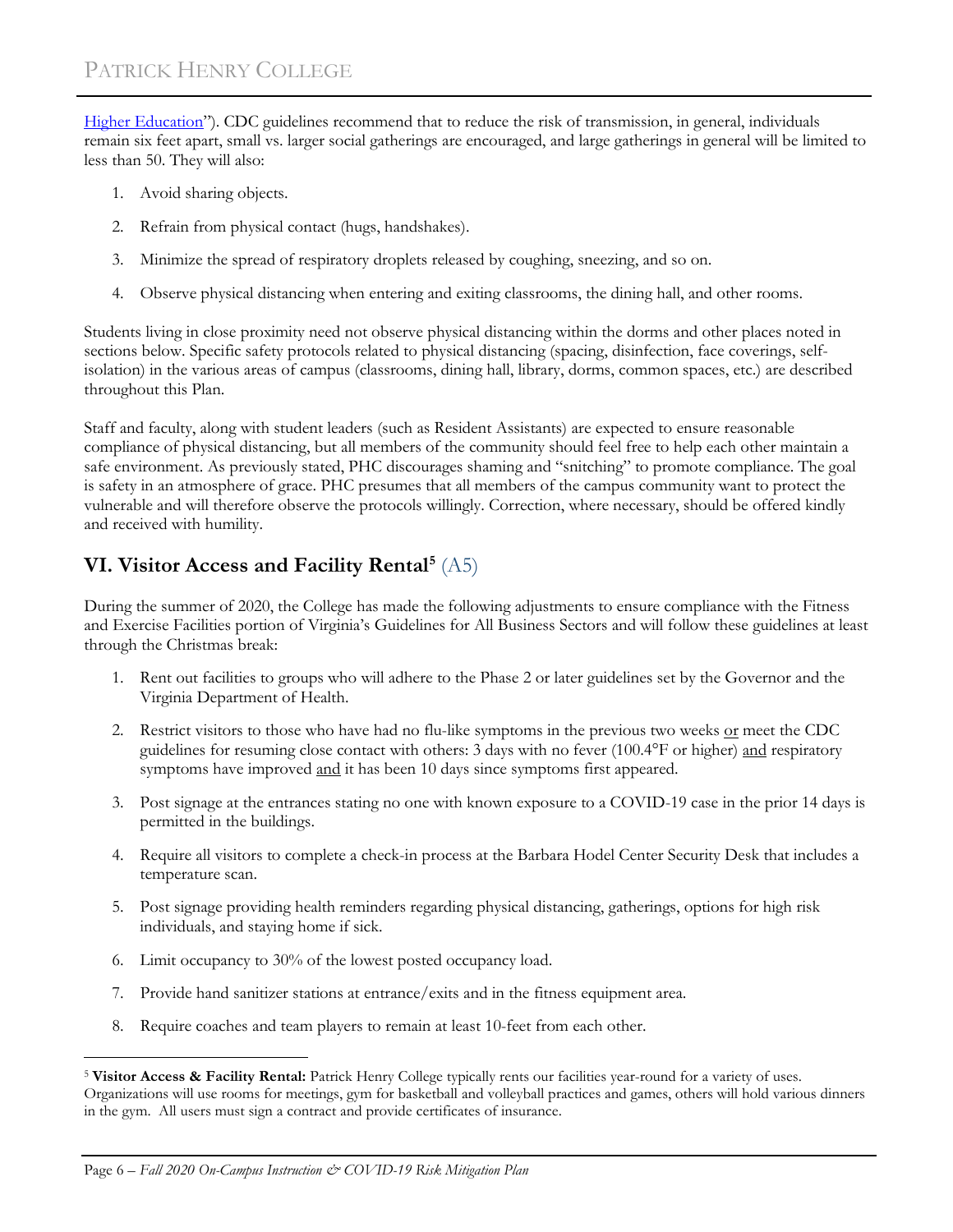In order to reduce the traffic into campus buildings, facility rentals will be temporarily discontinued beginning on August 15, 2020, prior to the beginning of fall classes, to outside parties, teams, and clubs for the duration of the semester while students are on campus.

### **VII. Corporate Travel Plans**

Patrick Henry College students and staff engage in travel within the Commonwealth of Virginia and throughout the United States. Professional travel engagements range from donor visits, field trips, faculty speaking engagements, various forms of training, athletics, and scheduled academic experiences. Travel is an important part of sustaining the college and providing a student formation experience that is unique to Patrick Henry College.

The COVID-19 Campus Team has established an **essential travel only policy** for the fall 2020. Close monitoring of the policy by the COVID-19 Campus Team will determine if the policy needs to be extended into the spring semester. Essential travel for the fall has been defined as travel requirements needed to support fundraising efforts, major student recruitment initiatives, accreditation, soccer games, and forensic tournaments. Travel to these various events will only occur if good physical distancing practices are in place at destination venues. The College's intent is to minimize exposure while maintaining essential travel to sustain the College for the future.

### **VIII. Fitness & Exercise Facilities** (A5)

Patrick Henry College operates the on-campus H. Kyle Seale Fitness Center for the health and benefit of the students, staff, and faculty. During the school year, weekly hours of operation are from 6 am to midnight and from 6 am to 1 am on weekends. Only students, staff, faculty, students, alumni, and donors to the college (plus their families) are permitted to use the facility. Use by the general public is not permitted. Alumni and donors must sign in at the security desk before entering the fitness center. The fitness center is equipped with two hand sanitizing stations and one disposable disinfectant towel dispenser. For the health and safety of our patrons, everyone is required to wipe down equipment before and after each use with the provided disposable disinfectant wipes. The wipes must be properly disposed of in one of the two closed trash containers. Custodial staff cleans the facility on a daily basis.

For the health and safety of everyone on campus, the above stringent protocols will continue to be enforced along with the following adjustments:

- 1. The maximum occupancy for the fitness center will be reduced to 20 individuals (30% of capacity).[6](#page-8-0)
- 2. All patrons will be required to maintain physical distancing of at least 10 feet.
- 3. Off-campus alumni and donors will be required to complete a check-in process at the Barbara Hodel Center Security Desk that includes a temperature scan.
- 4. Signs will be posted at the entrance and inside the fitness facility explaining the new usage guidelines and providing health and safety information.
- 5. Exercise ropes and elastic bands will be removed from the facility.
- 6. In addition to the daily cleaning, the maintenance staff will perform a weekly deep disinfectant cleaning of the facility.

<span id="page-8-0"></span>Ĩ. <sup>6</sup> **Fitness & Exercise Facilities:** The posted Maximum Occupancy is 60.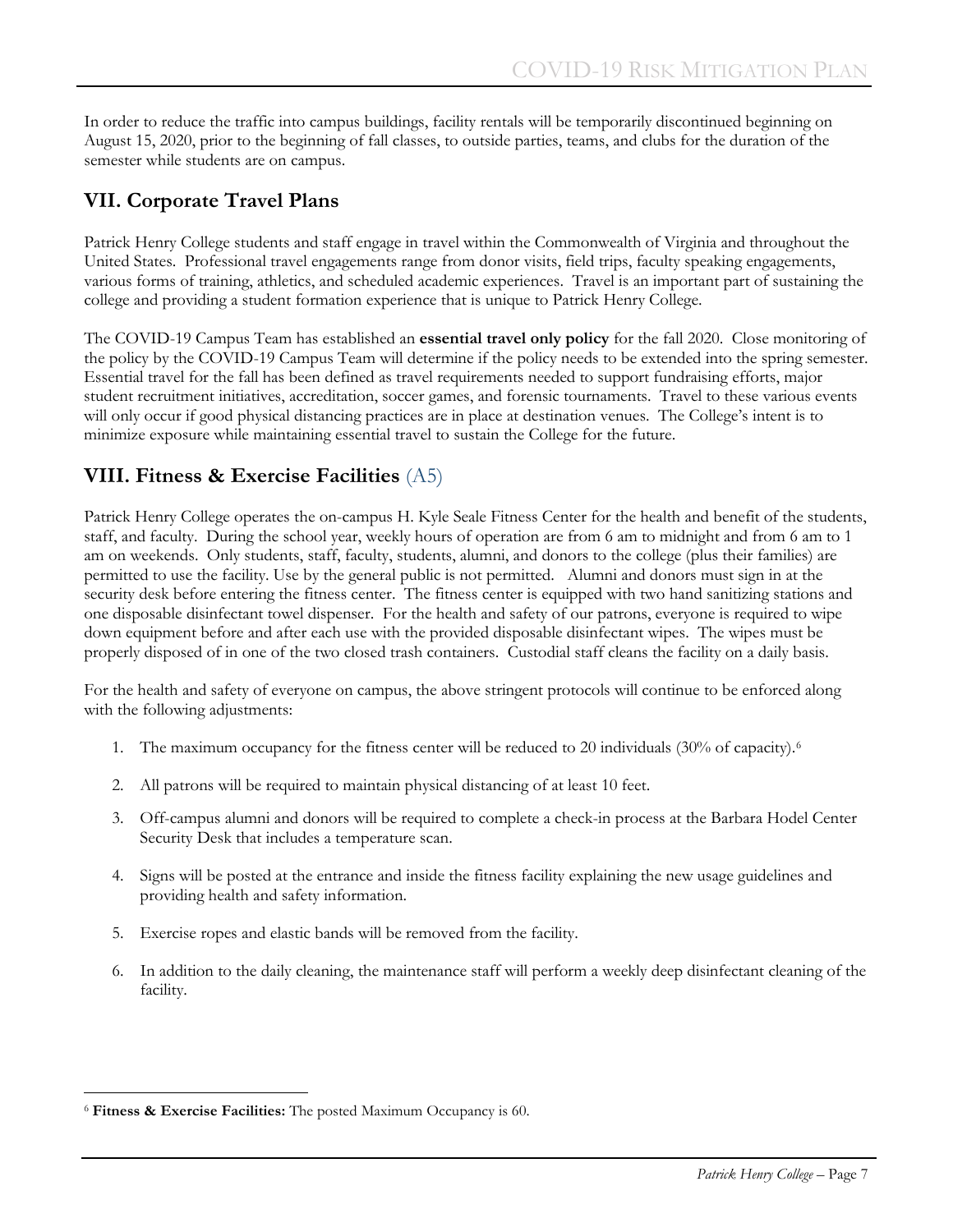# **IX. Dining Services[7](#page-9-0)** (A5)

The Dining Hall is available to students, staff, faculty, HSLDA employees, and official guests seven days a week. During the semester, the hours of operation are as follows:

| Breakfast: | 7:00 am to 8:30 am   |
|------------|----------------------|
| Lunch:     | 11:30 am to 2:00 pm  |
| Dinner:    | 5:00 pm to $7:00$ pm |

In Fall 2020, the following adjustments will be made to ensure compliance with the Dining Establishments portion of Virginia's Guidelines for All Business Sectors.

- 1. Patrons from the general public will not be granted access to dining facilities; only individuals from the College community and official guests may enter the dining facilities.
- 2. Patrons may only enter if they have had no flu-like symptoms in the previous two weeks or meet the CDC guidelines for resuming close contact with others: 3 days with no fever (100.4°F or higher) and respiratory symptoms have improved and it has been 10 days since symptoms first appeared.
- 3. Seating will be limited to a maximum of 104 (50% of capacity) in the dining area. Tables and seats in excess of this capacity will be removed and placed into the gym for overflow seating of the Dining Hall.
- 4. 6-foot distances between tables will be required.
- 5. Signs will be posted at entrances stating no one with known exposure to a COVID-19 case in the prior 14 days is permitted in the buildings.
- 6. Signs will be posted to provide health reminders regarding the following: physical distancing, gatherings, options for high-risk individuals, and staying home when ill.
- 7. Dining Hall staff will be required to wear face coverings and have temperature checks at the start of each shift.
- 8. Additional plexiglass dividers will be installed at various stations to separate patrons and staff.
- 9. Patrons will not be able to self-serve at any food station. Only Dining Hall staff will be serving food.
- 10. Readymade meals and pre-made salads will be available.
- 11. Carryout dining options will be available.
- 12. Tables, chairs, counter surfaces, and other commonly touched areas are to be regularly cleaned during operation and prior to the next meal time.
- 13. In the event that a Bon Appetit employee tests positive for COVID-19, the dining hall staff who were in close contact will be sent home to self-quarantine for 14 days. Other dining arrangements will be made for students while the corporate offices of Bon Appetit arrange for another staff to continue food service on campus. Before reopening, the dining hall will be thoroughly cleaned and sanitized.

<span id="page-9-0"></span>Ĩ. <sup>7</sup> **Dining Services:** Typically, food services is a mixture of self-service and staff service from a variety of food stations: Global, Deli, Salad, Grill, and Oven. All beverages are self-serve, people can sit where they choose, and china and metal utensils are used. Patrons are supposed to bus their own areas and drop the plates and silverware at the dishwash station. Max capacity is 226 including kitchen staff. Patron seating is for 208. Typically, no face masks are worn by Dining Hall staff and no physical distancing is practiced.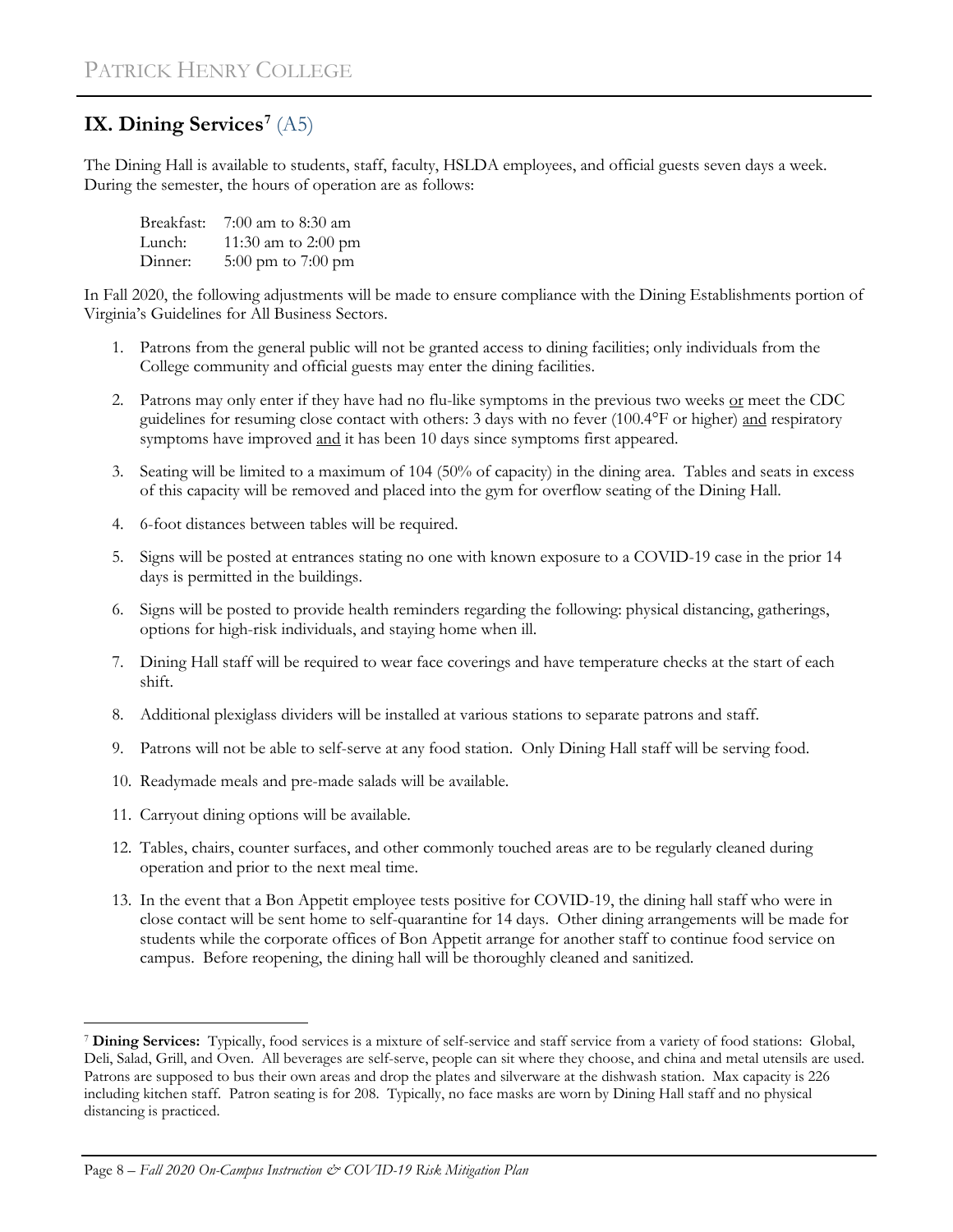# **X. College Library[8](#page-10-0)** (A5)

As an integral component of each student's academic experience, the Patrick Henry College Library provides quality information services, resources, and facilities to the campus learning community within the framework of the college's classical liberal arts curriculum.While the College Library remains committed to educational excellence and will continue to offer excellent support to all campus patrons, the following adjustments are necessary to support our community's academic success and health throughout the term:

- 1. Maximum occupancy of the lower-level of the Library will be 18 seated patrons plus staff.
- 2. Maximum occupancy of the Library conference room will be 3.
- 3. Chairs will be positioned around tables at 6-foot distances.
- 4. A barrier will be set up at the circulation desk to impede transmission of virus.
- 5. 6-foot distances will be marked on the floor for patrons waiting at the service desk.
- 6. Returned books will be disinfected by an ozone generator or held in isolation for 96 hours before being reshelved.
- 7. Masks and hand sanitizer will be available to staff and patrons. See Section A.XVII. for information on the use of face masks.
- 8. Shared staff workstations will be cleaned at every shift change.
- 9. Tables, chairs, and other high-touch surfaces will be cleaned twice a day. Custodial staff will clean and disinfect all library study areas weekly.

# **XI. Campus Bookstore[9](#page-10-1)** (A5)

The bookstore will follow the PHC mitigation plan for physical distancing, cleaning of work surfaces, and daily selfmonitoring of symptoms for employees. Masks and temperature check stations will be available in the lobby of the Student Center, where the bookstore is located.

- 1. Online contactless textbook sales will be promoted in communication with students.
- 2. Information specific to the mitigation of COVID-19 will be available near the store entrance for students and customers.
- 3. Physical distancing will be maintained, particularly in alcove areas, except for members of the same household.
- 4. Delayed entry by customers will be requested before household physical distancing becomes difficult.
- 5. Work surfaces will be cleaned at least every 2 hours.
- 6. See Section A.XVII. for information on face masks.

<span id="page-10-0"></span>Ĩ. <sup>8</sup> **College Library:** Under normal operations, the College Library provides numerous study tables, around which 6-8 students can sit, there are no barriers set up at the circulation desk, and books are immediately re-shelved, with reserve items eligible to be checked out in immediate succession.

<span id="page-10-1"></span><sup>9</sup> **Bookstore:** The bookstore maintains a clean environment for employees and customers. Online contactless textbook sales constitute 50% of sales.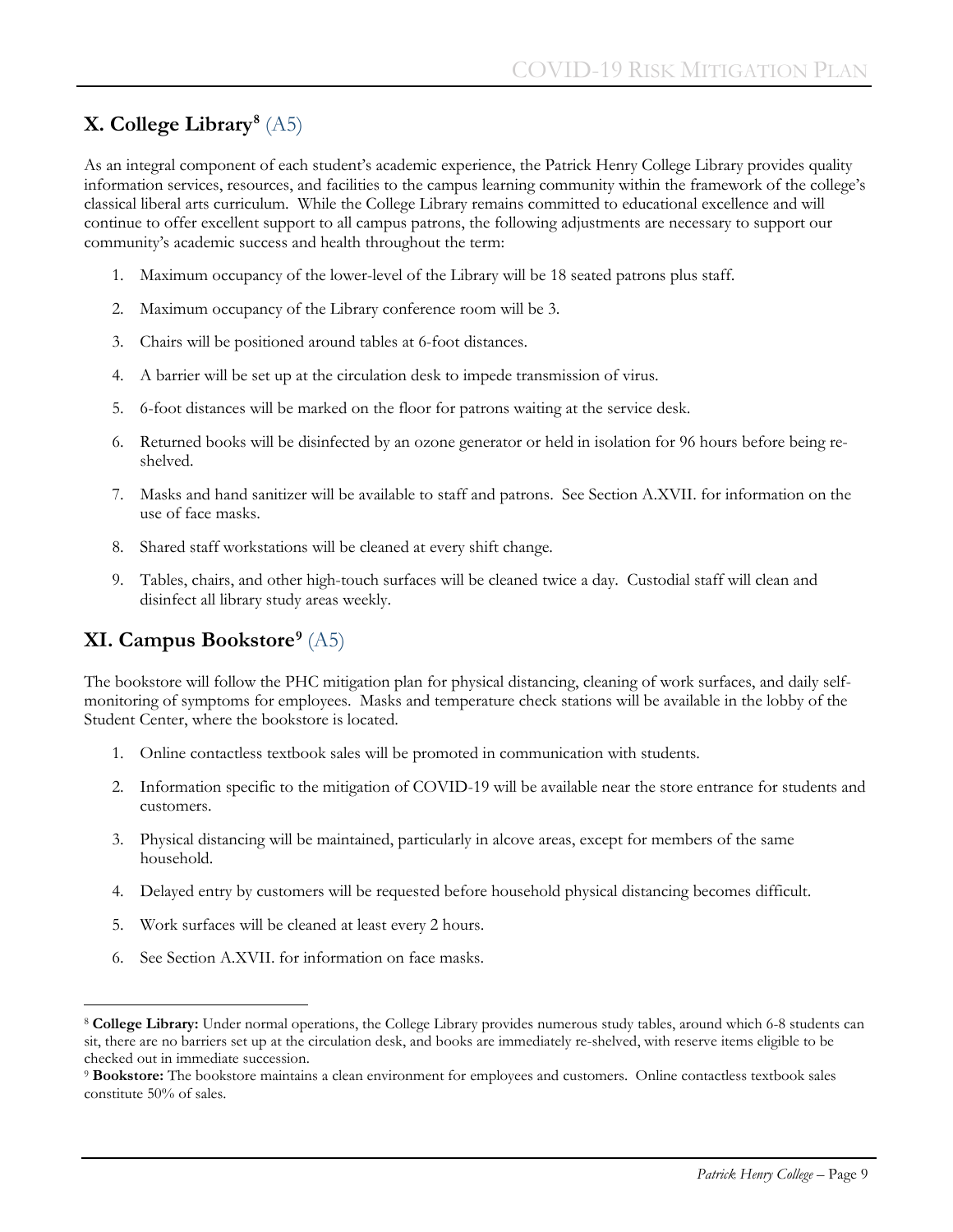# **XII. Cleaning & Disinfecting Protocols** (A6)

The Custodial Department is responsible for maintaining the cleanliness and sanitation standards of the Barbara Hodel Center common areas, restrooms, fitness center and gym, Town Hall, the first floor of Founders, the library areas, and college-owned vehicles. All staff/faculty offices are cleaned by the occupant with college-provided cleaning supplies. Residence hall rooms, suite restrooms, and study rooms are the responsibility of the student residents during the semester and Custodial Department during the summer months.

In addition to maintaining current practices, the Custodial Department will implement the following plan for cleaning and disinfecting, in accordance with the CDC guidelines, to effectively reduce the risk of COVID-19 exposure:

- 1. Appropriate personal protective equipment (PPE) will be used along with cleaners and disinfectants.
- 2. Custodial staff will use EPA-approved disinfectants that are effective against COVID-19.
- 3. Hand sanitizer will be provided outside each classroom and in common areas.
- 4. Disinfectant and PPE will be provided in each classroom to allow all furniture to be wiped down after each class session.
- 5. The custodial staff will clean and disinfect all classrooms and library study areas weekly.
- 6. Signs are currently posted that advise users of the fitness center to wipe down equipment before and after each use. Disinfectant wipes are provided.
- 7. The custodial staff will clean and disinfect fitness center and gym equipment weekly.
- 8. Disinfectant and PPE will be made available for cleaning offices.
- 9. Disinfectant and PPE will be made available for cleaning college-owned vehicles after each use.
- 10. Disinfectant and PPE's will be provided in each residence hall wing for sanitizing rooms, suite restrooms, and study rooms.

In the event of a suspected or confirmed case of COVID-19, the College will adhere to CDC guidelines for cleaning exposed areas before reopening:

- 1. Exposed areas will be identified and closed. Custodial staff will wait 24 hours before cleaning and disinfecting.
- 2. College staff will coordinate with local health officials about suspected/confirmed cases.
- 3. Appropriate PPE will be worn by custodial staff while cleaning/disinfecting.
- 4. Outside doors and windows will be opened to increase ventilation.
- 5. All exposed areas and touched items will be cleaned and disinfected.
- 6. A high-efficiency particle air (HEPA) filter will be used to vacuum the air.
- 7. Routine cleaning and disinfecting will continue after reopening.

The Custodial Department will continue to monitor all guidance from the CDC and the Virginia Department of Health regarding cleaning and disinfecting, recommending adjustments to these policies, as necessary.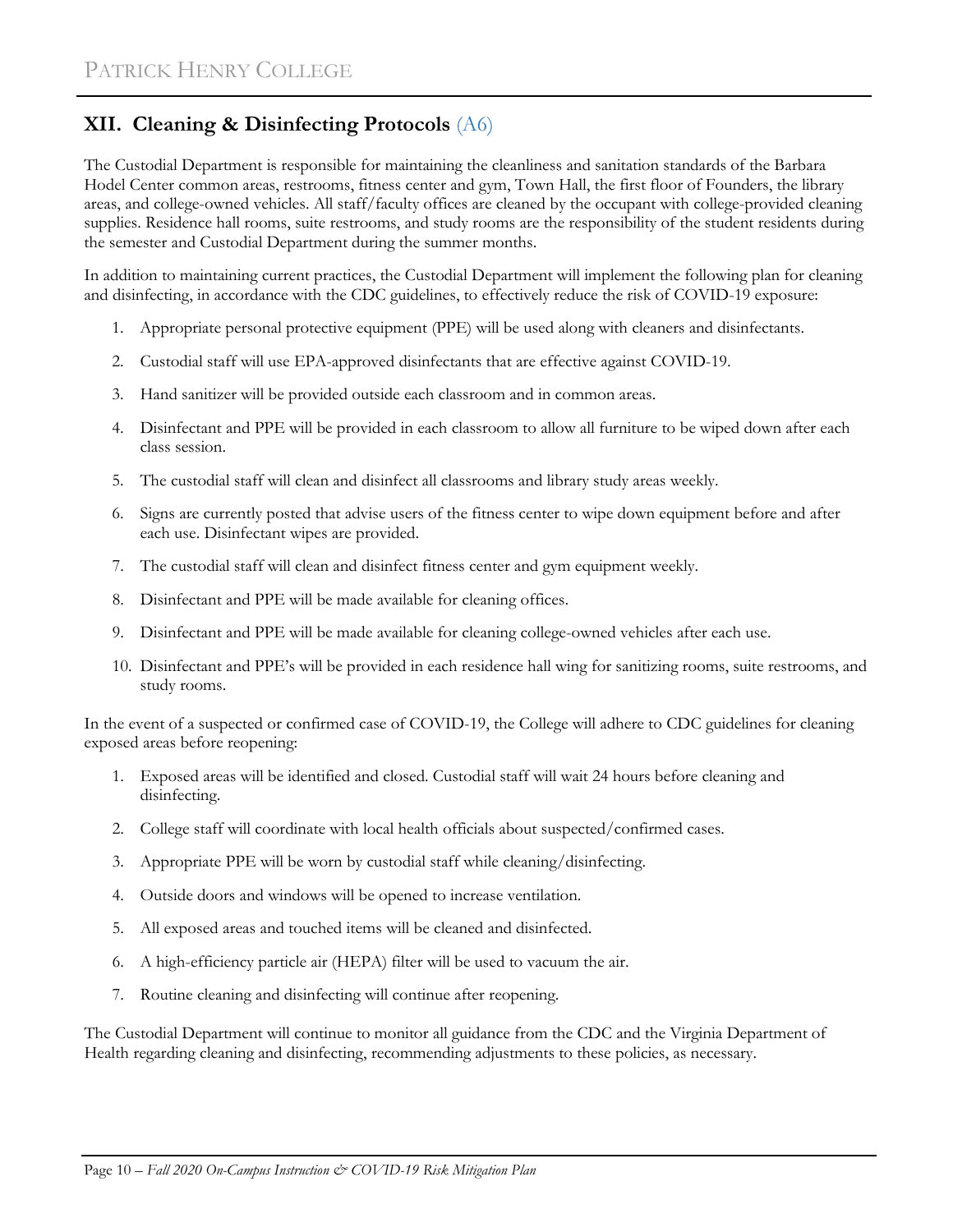# **XIII. High-Risk Faculty and Staff[10](#page-12-0)** (A8)

Employee training will be conducted on safety protocols, including how to complete the COVID-19 Daily Self-Monitoring Protocol, recognize signs and symptoms, physical distancing, disinfecting, and temperature screening.

In consideration of those at higher risk due to COVID-19, the College will take the following steps:

- 1. Department heads will identify employees who are at high risk due to COVID-19, including those who are over 60 and/or have other health concerns. Each department head will encourage high-risk employees to consider wearing a face-mask and to limit close contact with others by, among other things, limiting people in offices and conducting meetings via telephone or Zoom.
- 2. If a student contracts COVID-19, but the employee had no direct contact with the student, no action will be required. Heightened monitoring of the campus community will be implemented. However, if an employee had direct contact with the person who tests positive for COVID-19, the employee will move to remote employment for two weeks. If no symptoms develop, the employee may, with supervisor approval, return to campus after two weeks.
- 3. In anticipation of the possibility that a member of the faculty could be quarantined at home for two weeks, the College will be prepared to move to remote delivery of classes.
- 4. In anticipation of students being ill or under quarantine, faculty are prepared for hybrid delivery of classes, whereby in-class sessions will be simultaneously delivered through remote instruction.

### **XIV. International Students[11](#page-12-1)** (A9)

Consideration for student health and academic success will apply equally to all enrolled students regardless of nationality or citizenship. Given the small population of international students and that no new international students are joining the campus in the fall of 2020, the College is able to support international student needs personally and no additional mitigation is necessary.

# **XV. Communication Plan[12](#page-12-2)** (A10, A14)

A clear and unified communication strategy is necessary to keep all PHC constituencies—students and families, employees, alumni, donors, the local community, and public health officials—informed about the College's response to COVID-19. As such, the College will implement the following:

- 1. Evaluate regularly and update the information on the COVID-19 Alerts page of the PHC website, [www.phc.edu/alerts.](http://www.phc.edu/alerts)
- 2. Post the COVID-19 Risk Mitigation Plan, submitted to and reviewed by the State Council of Higher Education for Virginia, on the PHC website; post updated or amended plans, as necessary.

<span id="page-12-0"></span>ī <sup>10</sup> High-Risk Faculty and Staff: Under normal circumstances, there are no guidelines specifically for faculty and staff who are at higher risk of illness than the general campus population.

<span id="page-12-1"></span><sup>11</sup> **International Students:** Patrick Henry College has only recently initiated international student enrollment.

<span id="page-12-2"></span><sup>12</sup> **Communication:** Typically, in the months leading up to the start of an academic year, several departments communicate with various constituency groups through a variety of print and electronic means. Additionally, the Office of Communication serves each campus department with multi-channel support such as the production of email, publications, social media messages, blog posts, and messages on the College's website.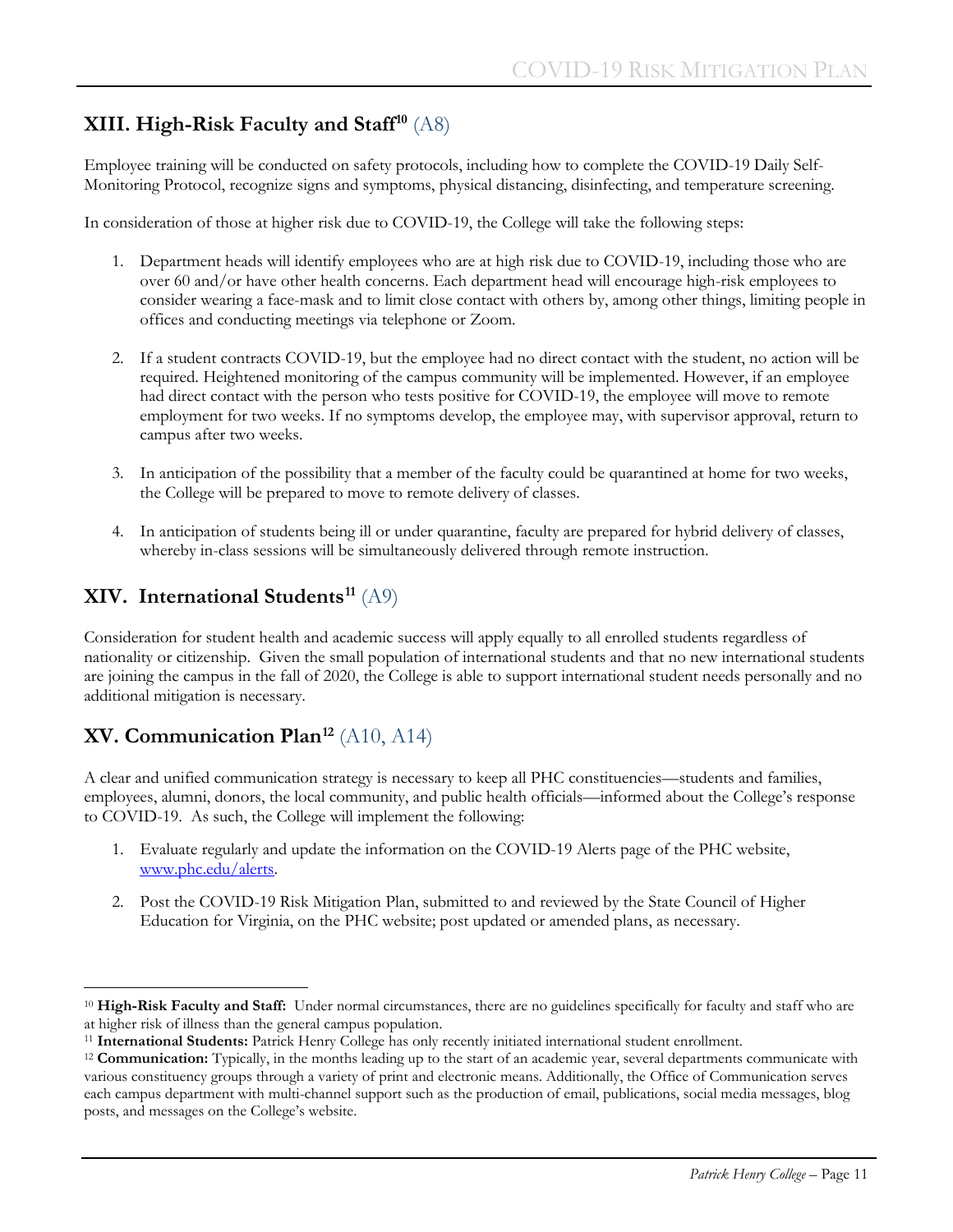- 3. Specifically address the issues raised by COVID-19, conduct a series of communication and orientation activities for the Fall 2020 repopulation of the campus, as outlined in Section II. Check-in & Orientation for New & Continuing Students.
- 4. Review and post signs and messaging around campus to encourage proper preventative measures, as outlined in Section XVI. Signs & Messaging.
- 5. Ensure regular and open communication between the Office of the President and the local Mayor as conditions change throughout the year.
- 6. Maintain direct lines of communication between the Loudoun County Health Department and the College, through the Dean of Academic Affairs.

# **XVI. Signs & Messaging[13](#page-13-0)** (A10)

In accordance with the CDC's Considerations for Institutions of Higher Education for Signs and Messages, PHC will post signs in highly visible locations such as building entrances, restrooms, and the dining hall that promote everyday protective measures and describe how to stop the spread of viruses. In addition to the signs already on campus, PHC will add the following signs and information:

- 1. New signs at main building entrances and visitor parking will instruct visitors to proceed to the Barbara Hodel Security Desk, where they must follow Check-in procedures and receive a temperature check.
- 2. All restroom signage will be updated with CDC recommendations for health and hygiene, including current information for COVID-19.
- 3. Dining hall signs will be posted to clearly communicate the new dining hall physical distancing policy.
- 4. Signs will be posted next to mask stations indicating that masks are provided as a convenience, should a person desire to wear a mask.
- 5. Information from public health officials that promotes everyday protective measures and describes how to stop the spread of viruses will be placed on all campus bulletin boards, at the health kiosk in the basement of the Barbara Hodel Student Center, and on the campus digital signs.
- 6. Signs will be posted to encourage physical distancing in the Coffee Shop and limit tables to only two people.
- 7. Dining hall floor markers will be placed to indicate 6-feet of separation while waiting in line.
- 8. Fitness center signs will instruct users to wipe down and disinfect equipment before and after each use.

# **XVII. Face Masks[14](#page-13-1)** (A11)

The College is a private institution with seven buildings, five of which are residence halls. During the semester, the campus will have minimal outside visitors, as it is mostly an academic institution (see sections VI. and VIII.). Social distancing practices will be in place throughout campus; face coverings will be mandatory in some areas and for some activities but not others. The following guidelines will be communicated clearly at the beginning of the semester and regularly monitored throughout the year:

<span id="page-13-1"></span><span id="page-13-0"></span>Ĩ. <sup>13</sup> **Signs & Messaging:** Patrick Henry College typically promotes good health and hygiene practices with the following: a) CDC signs of "How to stop the spread of flu" in all restrooms, encouraging good hygiene habits such as washing hands and coughing/sneezing into elbows, etc.; b) A health kiosk with brochures on good hygiene habits and how to avoid illnesses. <sup>14</sup> Face masks were not required during the normal operations of the College prior to the COVID 19 pandemic.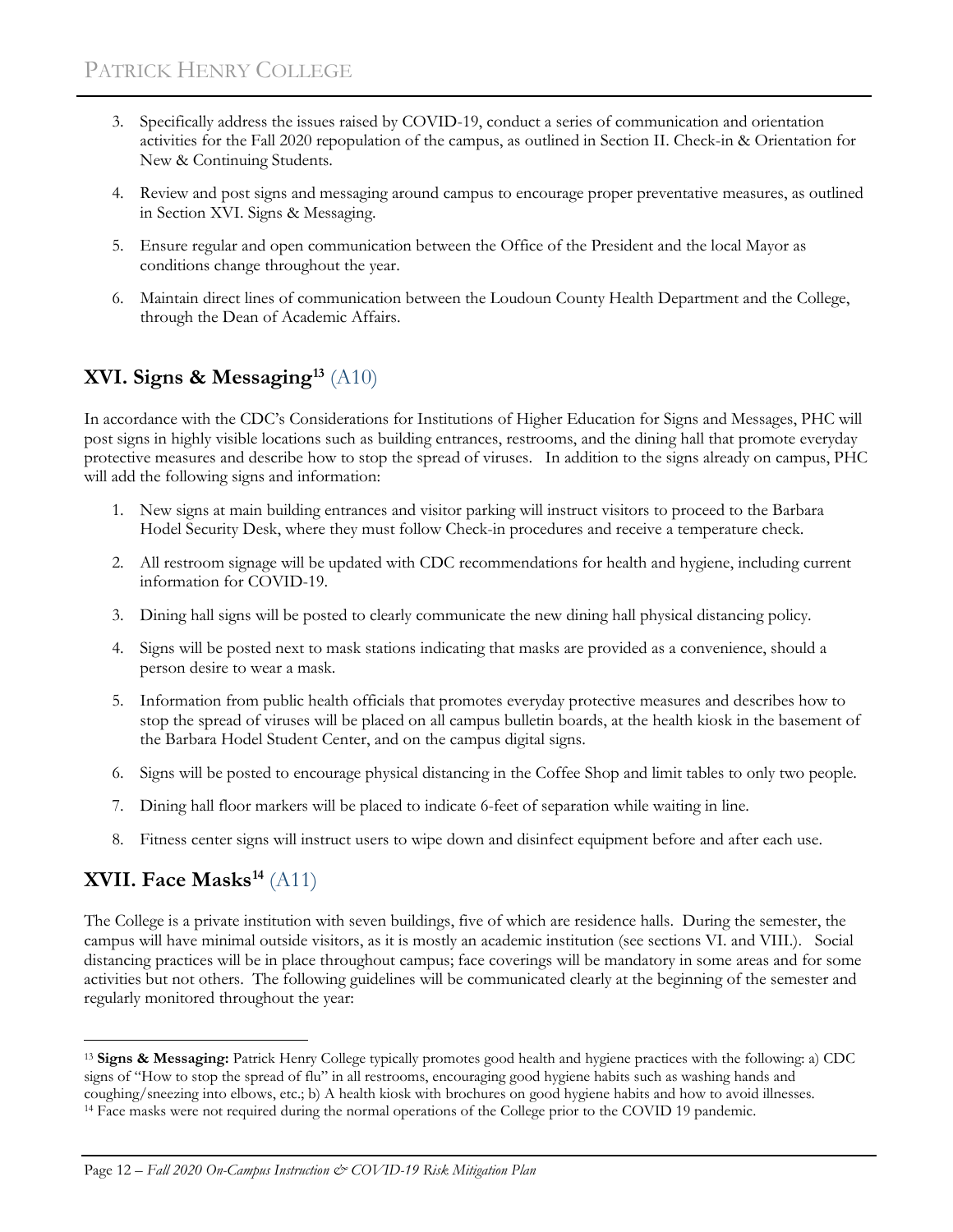- 1. Cloth face coverings should be worn in environments where physical distancing cannot be maintained (i.e., faculty teaching in a class room less than 6-feet from the students or where students are meeting in a room or tight hallway requiring side-by-side sitting or standing).
- 2. Employees of Bon Appetite (PHC's food services provider) will be required to wear masks. Plexiglass shields will be installed to minimize contact between the food service personnel and diners. See Section A.IX on Dining Services.
- 3. Delivery personnel will be required to wear masks, which will be provided by the College as necessary.

Per *Executive Order Number 63 (2020) (pages 2,3,4*) face coverings will not be required during the following:

- 1. While participating in in-person classes, though some may elect to do so. An exception to this rule is if the College is unable to provide a reconfigured classroom where physical distancing can be maintained. In the case of tightly configured classrooms, cloth face coverings will be required. Please see Section IV. Class Room Configurations.
- 2. While employees are working, if appropriate physical distancing can be maintained while working, though employees may elect to do so.
- 3. While students or employees ingress or egress from buildings as long as physical distancing can be maintained, though some may elect to do so.
- 4. Masks will not be required when outside.
- 5. Masks will not be required in the residential halls.
- 6. While eating or drinking.
- 7. While exercising or using exercise equipment.
- 8. For any person who has trouble breathing or is unconscious, incapacitated, or otherwise unable to remove the face covering without assistance;
- 9. For any person seeking to communicate with the hearing impaired and for which the mouth needs to be visible;
- 10. When securing medical or government services;
- 11. For persons with health conditions that prohibit wearing a face covering.

Any person who declines to wear a face covering because of a medical condition shall not be required to produce or carry medical documentation verifying the stated condition nor shall the person be required to identify the precise underlying medical condition.

### **XVIII. Soccer & Practices[15](#page-14-0)**

PHC will have a soccer season in Fall 2020—as long other colleges and universities are able to participate. In the month of July, the College will contact all institutions on the schedule to evaluate the status of their seasons and, subsequently, determine a path forward. If we are able to have a season, PHC will enhance the cleaning and

<span id="page-14-0"></span>Ĩ. <sup>15</sup> **Soccer:** Patrick Henry College has men's and women's intercollegiate soccer teams. Soccer season runs through the fall semester, late August until mid-October. Soccer players return to campus for practice two weeks before classes begin; during the semester, practices typically occur in the late afternoon. All games are played outside and most of the teams we play are within 200 miles of the PHC campus.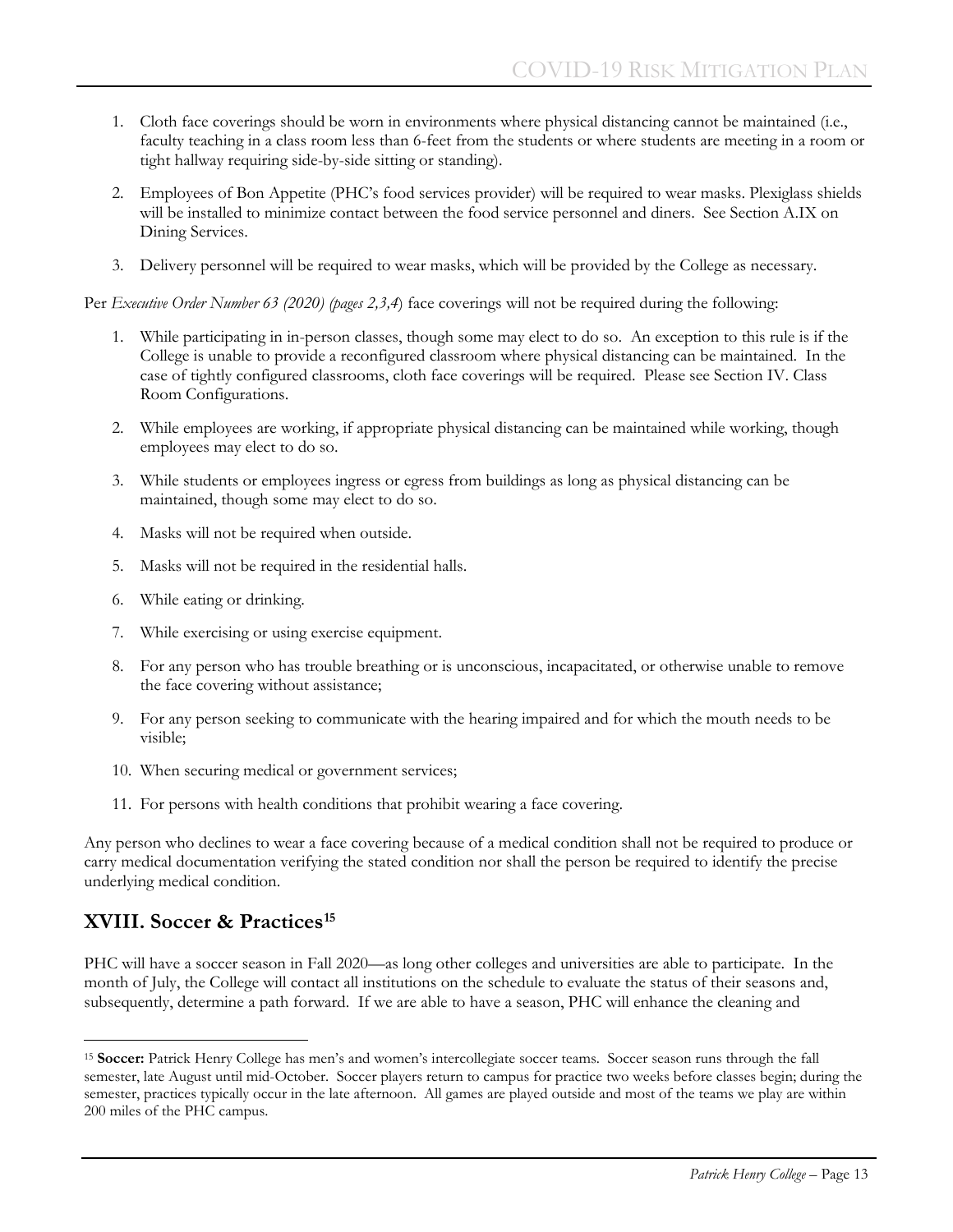disinfecting routines for all practices and games. The Dean of Student Affairs will also consider limiting games to institutions within a 200-mile radius of the College.

As a necessary precaution, the College will ask players and coaches to take the following steps:

- 1. Monitor their health beginning the week before practice begins through the end of the season using a "Daily Self-Health Evaluation" before participating in athletic activities;
- 2. Submit to daily temperature screenings;
- 3. Wash uniforms after each game;
- 4. Wipe down balls and equipment each day using College-provided sanitizer sprays or wipes;
- 5. Work with the coaches to establish protocols that promote healthy activities and events.

The College will post signs about physical distancing for fans and, if the College provides bleachers, use tape to mark off seats, thereby promoting physical distancing. Additionally, the College will make sure the benches are cleaned before all practices and games.

### **XIX. Regular Religious Services[16](#page-15-0)**

Patrick Henry College is first and foremost a Christian College. The institution's most regular expression of Religious Services is in the form of Corporate Chapel Service held three times per week. The Religious Chapel Service consists of worship, prayer and the sharing of God's Word. The entire student body (approximately 270 students) and some faculty and staff attend chapel on Monday, Wednesday, and Friday mornings from 10:20AM to 11:00AM.

In order to ensure compliance with the Religious Services portion of Virginia's Guidelines for All Business Sectors, Patrick Henry College will relocate all Corporate Religious Chapel Services to the largest facility on campus, our gym. The County of Loudoun has posted on the Occupant Load Permit a "Maximum Occupancy of 1,786". Students will be encouraged to use various doors to enter and leave the area. The gym has 12 doors for ingress and egress. These religious services will be held at the same time and days as the normal semester schedule.

The facility will be set up to utilize both seating in chairs on the gym floor and seating in the bleachers. Physical distancing practices will be observed vis-à-vis a prescribed seating arrangement. Chapel will be set up by the Events and Office of Information Technology teams, ensuring both efficiency and safety. The following details will be in place during this temporary arrangement:

- 1. The College will use the honor code for tracking attendance.
- 2. Residential Wings, also referred to as "Household Units," are to sit together in their designated seating sections.
- 3. Chairs and seating will be placed to safely accommodate physical distancing practices. Pre-selected permanent seats in the gym will be marked as "not-to-be-used".
- 4. The Chapel Guild in coordination with the Resident Assistants will be responsible for a phased release of students following the end of chapel to avoid congestion through each of the 12 designated exits.
- 5. At-risk individuals will have assigned seating on the gym floor close to the exits so they may enter last and be dismissed first.

<span id="page-15-0"></span>ī <sup>16</sup> Regular Religious Services: In a typical semester, Chapel is held in a large space called Town Hall, which seats 300 students comfortably with normal side-by-side seating arrangements (the County of Loudoun has posted on the Occupant Load Permit a "Maximum Occupancy of 400").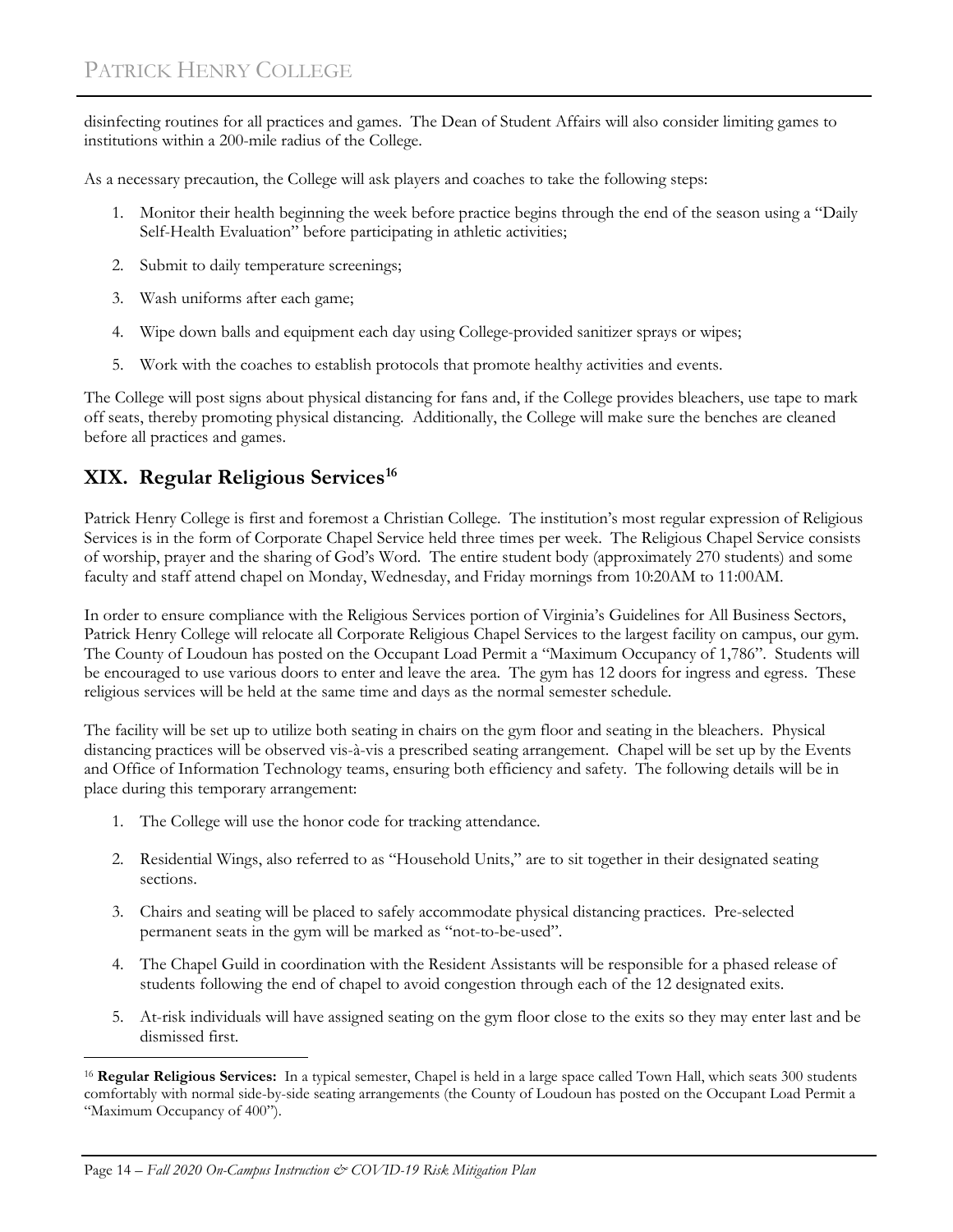- 6. Doors will remain open as students enter and exit the area.
- 7. The Chapel Guild arrangements will be simplified to ease set-up, for which the Office of Information Technology will provide oversight.
- 8. Cleaning and sanitation of the area will be provided after use of the facility.

#### **XX. Baccalaureate/Commencement Religious Services[17](#page-16-0)**

Baccalaureate and Commencement are religious services at which seniors and their families are challenged with spiritual messages, hymns, and Scriptures. At Baccalaureate, every graduate is called to the front to receive a Bible and then moves to a kneeling bench where faculty pray for them. Similarly, Commencement includes prayers, hymns, spiritual messages, as well as the presentation of diplomas and awards.

In order to ensure compliance with the Religious Services portion of Virginia's Guidelines for All Business Sectors, Patrick Henry College will hold Baccalaureate and Commencement in the largest facility on campus, our gym, described above. Due to COVID-19, the College postponed the May 2020 services and, for the rescheduled service on August 8, 2020, the College is combining these separate services into a single religious service, with the following considerations:

- 1. Attendees may only enter if they have had no flu-like symptoms in the previous two weeks <u>or</u> meet the CDC guidelines for resuming close contact with others: 3 days with no fever (100.4°F or higher) and respiratory symptoms have improved and it has been 10 days since symptoms first appeared. Attendees will have their temperature taken prior to entering.
- 2. Signage will be posted that states that no one with known exposure to a COVID-19 case in the prior 14 days is permitted to enter.
- 3. Attendance will be limited to participating seniors, parents, ticketed family members, and school officials.
- 4. To ensure physical distancing while keeping families together, the College will assign seats at tables spaced at least six feet apart.
- 5. Between Baccalaureate & Commencement, PHC dining services will provide a meal. Employees serving the meal will wear face masks.
- 6. The meal will use single-use disposable plates, silverware, cups and napkins.
- 7. There will be sanitizing stations throughout the building.
- 8. Doors into the gym will remain open to avoid touching of handles.
- 9. During the processional and recessional, participants will practice physical distancing.
- 10. Seats (for the graduates and faculty) will be arranged to ensure physical distancing.
- 11. All song lyrics will be projected onto a screen or printed in the program, so there is no need for hymnals.

<span id="page-16-0"></span>Ĩ. <sup>17</sup> **Baccaluareate/Commencement Religious Services:** Under normal circumstances, Commencement at PHC happens in December and May at the end of the semester. The December ceremony is a smaller ceremony that combines elements of Baccalaureate and Commencement. The May ceremony is much larger and takes place over two days. Historically, Baccalaureate is the evening before Commencement. Both services are religious in nature.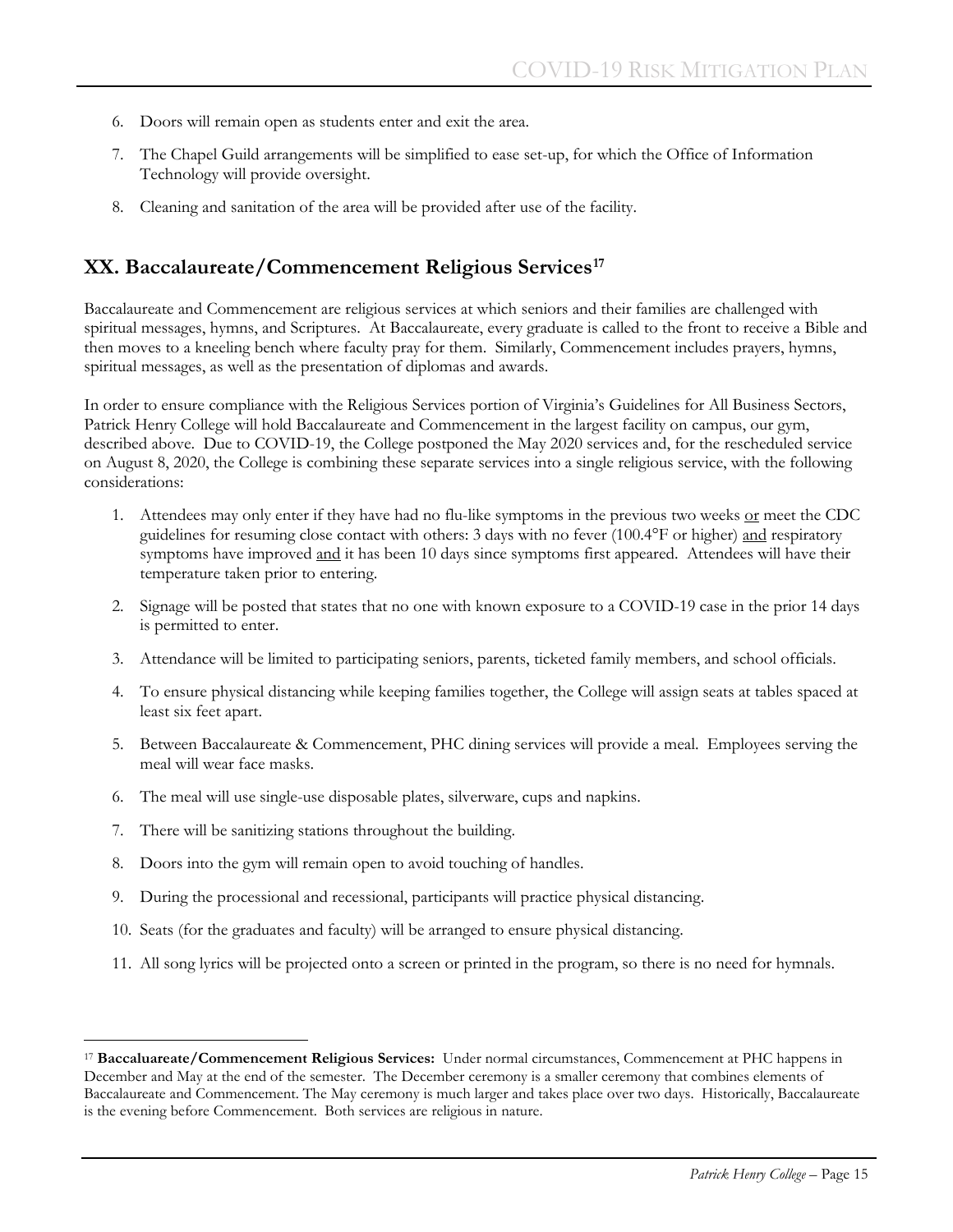### **XXI. Residence Life & Student Health Care**

All on-campus students will attend a COVID-19 prevention education session, which will discuss the importance of good hygiene practices such as hand washing, seeking treatment when ill, and physical distancing. Education sessions will also promote an atmosphere of grace and encourage students not stigmatize those who may/may not choose to wear masks or those who have confirmed/suspected cases of COVID-19.

Information from public health officials that promotes everyday protective measures and describes how to stop the spread of viruses will be placed on all campus bulletin boards, at the health kiosk in the basement of the Hodel Center, and broadcast on the campus digital signs.

The cleanliness of residence hall rooms, suite restrooms, and study rooms are the responsibility of the student residents during the semester. Disinfectant and PPE's will be provided in each residence hall wing for sanitizing rooms, suite restrooms, and study rooms.

CDC guidelines recommend that to reduce the risk of transmission, in general, individuals remain six feet apart, small vs. larger social gatherings are encouraged, and large gatherings in general will be limited to less than 50. In accordance with state guidelines, students living in close proximity need not observe physical distancing within the residence halls. While cloth face coverings should be worn in environments where physical distancing cannot be maintained, masks will not be required in the residence halls.

PHC does not provide on-campus student medical services but works with local medical providers to support student health. In case of illness, students will be instructed to follow the sick protocol (see Section C. II. Sick On-Campus Student Protocol or III. Sick Off-Campus Student Protocol page 19).

To support each student's mental health, the College has contracted with local professional counselors to provide oncampus counseling for students free of charge. Appointments are held in their on-campus office. Meetings are scheduled through email: Christopher Doyle, cjdoyle@phc.edu; Tracy Carter, tbcarter@phc.edu

### **XXII. Ventilation System**

The [Centers for Disease Control \(CDC\)](http://cdc.gov/) and the [American Society of Heating, Refrigeration, and Air-Conditioning](http://ashrae.org/)  [Engineers \(ASHRAE\)](http://ashrae.org/) recommend the following guidelines for modifying the HVAC systems as it pertains to Covid-19.

- 1. Increase outdoor air ventilation (disable demand-controlled ventilation and open out-door air dampers as needed when indoor and outdoor conditions permit).
- 2. Improve central air and other HVAC filtration to MERV-13 (ASHRAE 2017b) or the highest level achievable.
- 3. Provide portable air cleaners as needed.

During summer preventative HVAC maintenance of the residential dorms, each dorm room HVAC system has been inspected, repaired as needed, cleaned, and disinfected. These HVAC systems will be cleaned and disinfected again prior to all students returning to campus. To assist in the mitigation of COVID-19, the Maintenance department will assist dorm residents with cleaning and disinfecting individual room HVAC systems.

The Maintenance department will continue monitoring any changes from the CDC and local Health Department for guidance pertaining to HVAC systems dealing with COVID-19.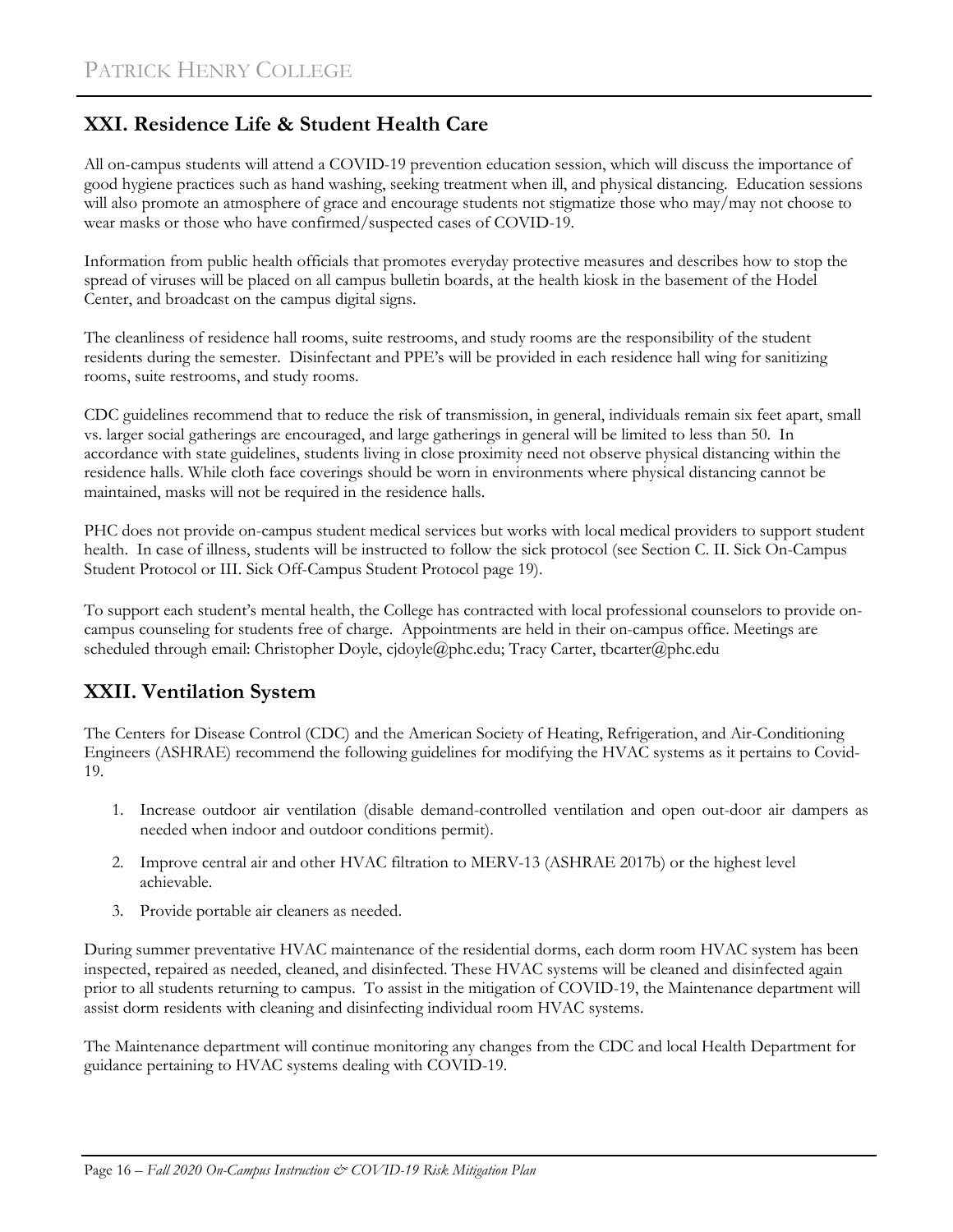# **SECTION B. MONITORING HEALTH CONDITIONS**

### **I. Daily Self-Evaluations[18](#page-18-0)**

The College invites all students, faculty, and staff to participate in daily self-evaluations of health using the COVID-19 Daily Self-Monitoring Protocol below before participating in any aspect of in-person activities, classes, or work assignments:

#### **COVID-19 Daily Self-Monitoring Protocol**

- Do you have flu-like symptoms, such as a fever (100.4°F or higher without having taken any fever-reducing medications) in combination with fatigue, cough, loss of appetite, body aches, or shortness of breath?
- Have you been in close contact (less than 6 feet for more than 15 minutes) with anyone within the last 14 days who has been diagnosed with COVID-19?
- Have you been asked to self-isolate or quarantine by a medical professional or a local public health official?

#### **Employees:**

If you reply YES to any of the questions in the checklist, you must 1) go or stay home, 2) email/call your supervisor, and 3) take your temperature at least twice per day. Seek out medical guidance if conditions persist or worsen.

#### **Students:**

If you reply YES to any of the questions in the checklist you must: 1) go or stay home or in your dorm room, 2) call/email your RA, and 3) take your temperature at least twice per day. Seek out medical guidance if conditions persist or worsen.

Close contact is **defined by the CDC** as less than 6 feet for 15 minutes or more.

The Daily Self-Monitoring Protocol will be posted in the residence halls and at locations throughout the campus along with a list of additional symptoms to watch for, such as chills, headache, sore throat, new loss of taste or smell, nausea, vomiting, or diarrhea.

Non-contact thermometers will be available in each residence hall and at locations throughout the campus.

Supervisors should notify the COVID-19 Coordinator of any employee who goes/stays home as a result of the Daily Self-Monitoring Protocol.

Resident Assistants should immediately complete an RA Activity Log for any student who goes/stays home or remains in the dorm room as a result of the Daily Self-Monitoring Protocol. During the semester, a report of the RA Activity Log pertaining to the Daily Self-Monitoring Protocol will be submitted weekly by the Dean of Student Affairs to the COVID-19 Coordinator.

### **II. Testing & Monitoring**

<span id="page-18-0"></span>ī <sup>18</sup> Health Screenings: Typically, the College relies on students, faculty, and staff to monitor their own health condition and seek assistance when needed.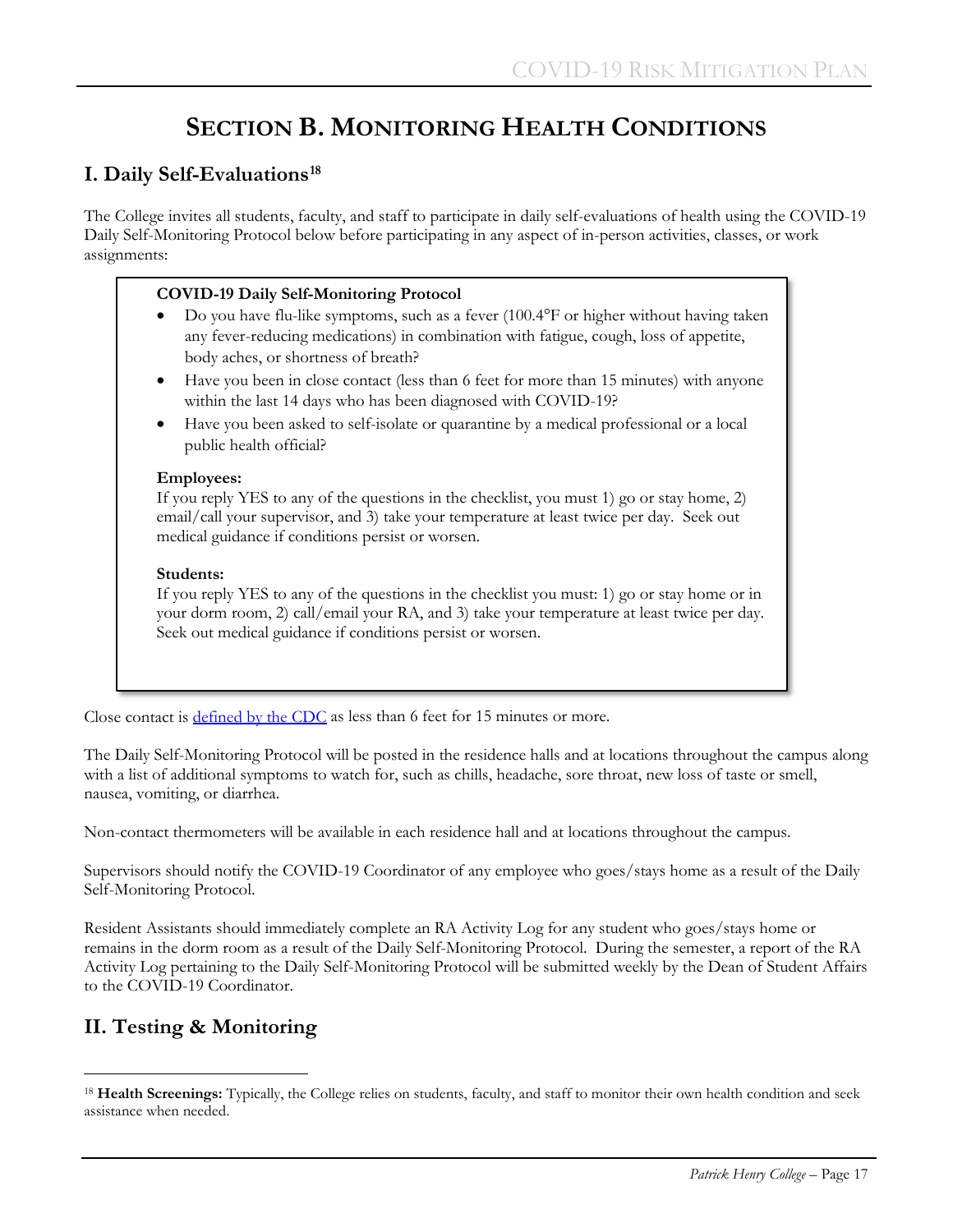According to a database maintained by the Virginia Department of Health [\(available here\)](https://www.vdh.virginia.gov/coronavirus/covid-19-testing/covid-19-testing-sites/), as of June 2020, there are over 20 COVID-19 testing sites within 25 miles of Patrick Henry College. Individuals desiring to be tested or needing to be tested based upon the recommendation of a medical professional are strongly encouraged to utilize one of these sites.

Patrick Henry College will work with the Loudoun County Health Department and other third-party medical companies to implement reasonable testing strategies to promote community health.

During the semester, the COVID-19 Coordinator will provide the President with, at least, weekly reports students and employees who self-isolate following Daily Self-Monitoring Protocol.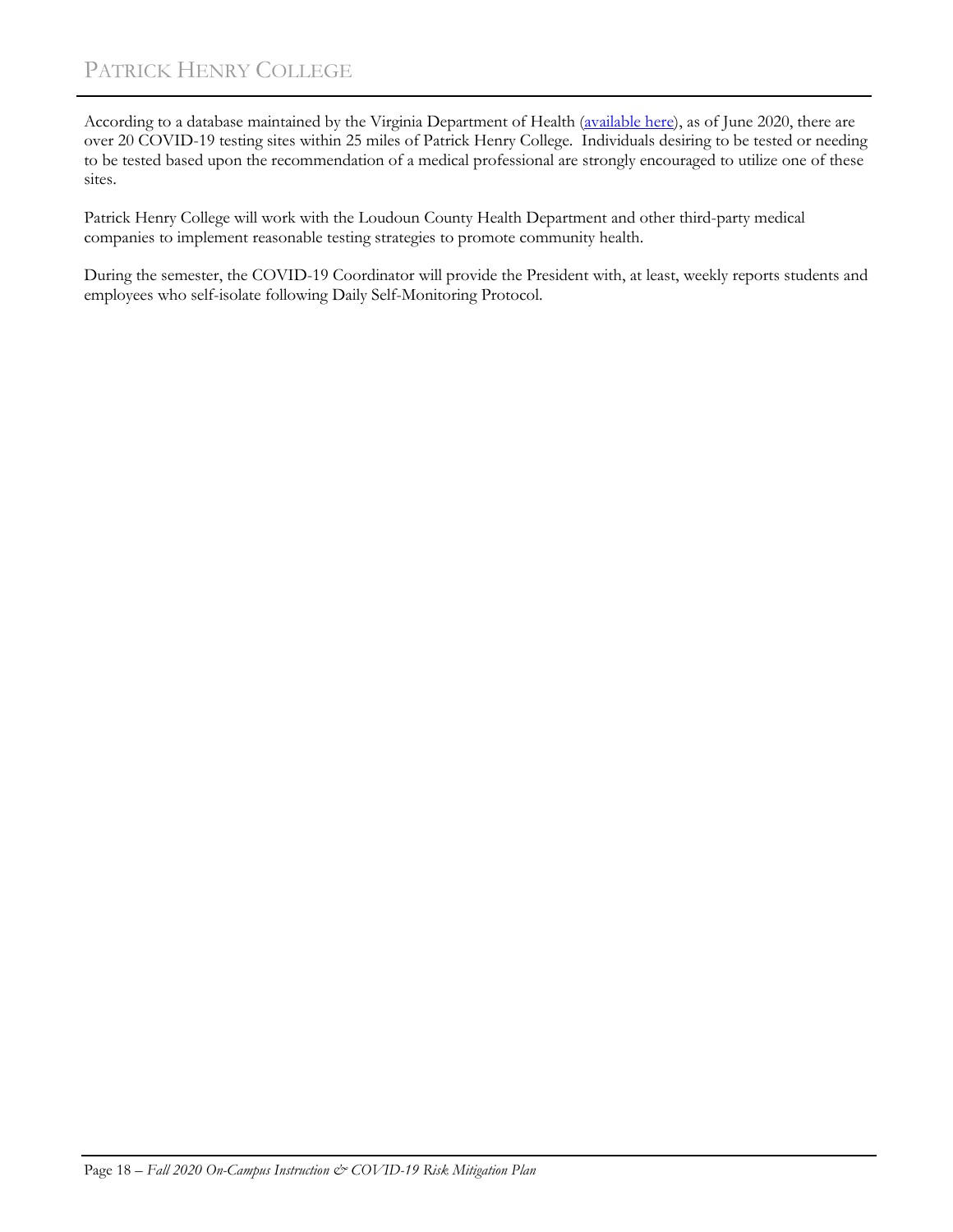# **SECTION C. CONTAINMENT & SPREAD PREVENTION**

When a medical professional has determined that a student or employee has a suspected, pending, or confirmed case of COVID-19, that individual has a duty to report this determination to the College. In these cases, the Loudoun County Health Department will be notified.

#### **I. Faculty and Staff Sick Protocol[19](#page-20-0)**

If an employee's Daily Self-Monitoring Protocol is unfavorable, they have notified their supervisor, are staying in their home, and are taking their temperature at least twice per day, the College recommends that they seek medical attention if conditions persist or worsen.

Employees may only enter campus if they have had no flu-like symptoms in the previous two weeks or meet the CDC guidelines for resuming close contact with others: 3 days with no fever (100.4°F or higher) and respiratory symptoms have improved and it has been 10 days since symptoms first appeared.

#### **II. Sick On-Campus Student Protocol**

If an on-campus student's Daily Self-Monitoring Protocol is unfavorable, they have notified the RA, are staying in their room, and are taking their temperature at least twice per day, the student or RA will then notify professors that the student is unable to attend class and the RA arranges for delivery of meals from the dining hall.

On campus students must continue to self-isolate until they meet the CDC guidelines for resuming close contact with others: 3 days with no fever (100.4°F or higher) and respiratory symptoms have improved and it has been 10 days since symptoms first appeared.

If conditions persist or worsen, or if the student is suspected to have COVID-19, the student must wear a mask when leaving their room and the student is required to receive professional medical attention (see Section C. IV Health Care Providers). Patrick Henry College will assist the student and family as they follow the guidance provided by the medical professionals. Based on the medical professional's determination that the student has a suspected, pending, or confirmed case of COVID-19, the student will not be permitted in the residence halls but will be placed in a PHC designated off-campus quarantine area. During this time, meals will be brought in from the cafeteria, a student life professional will video conference with them twice a day to monitor their condition, and the student will take and record their temperature at least three times daily.

Following CDC guidelines, emergency care will be provided for students who have the following: trouble breathing, persistent pain or pressure in the chest, new confusion, inability to wake or stay awake, or bluish lips or face. Additionally, emergency care will be sought for students whose condition persists or worsens, including sustained fever of 104°F or higher.

Throughout this process, the College will be in close contact with the family and provide support and care to the student, as practicable.

#### **III. Sick Off-Campus Student Protocol**

<span id="page-20-0"></span>Ĩ. <sup>19</sup> **Faculty & Staff Sick Protocol:** The Employee Manual provides information regarding sick protocol under normal conditions.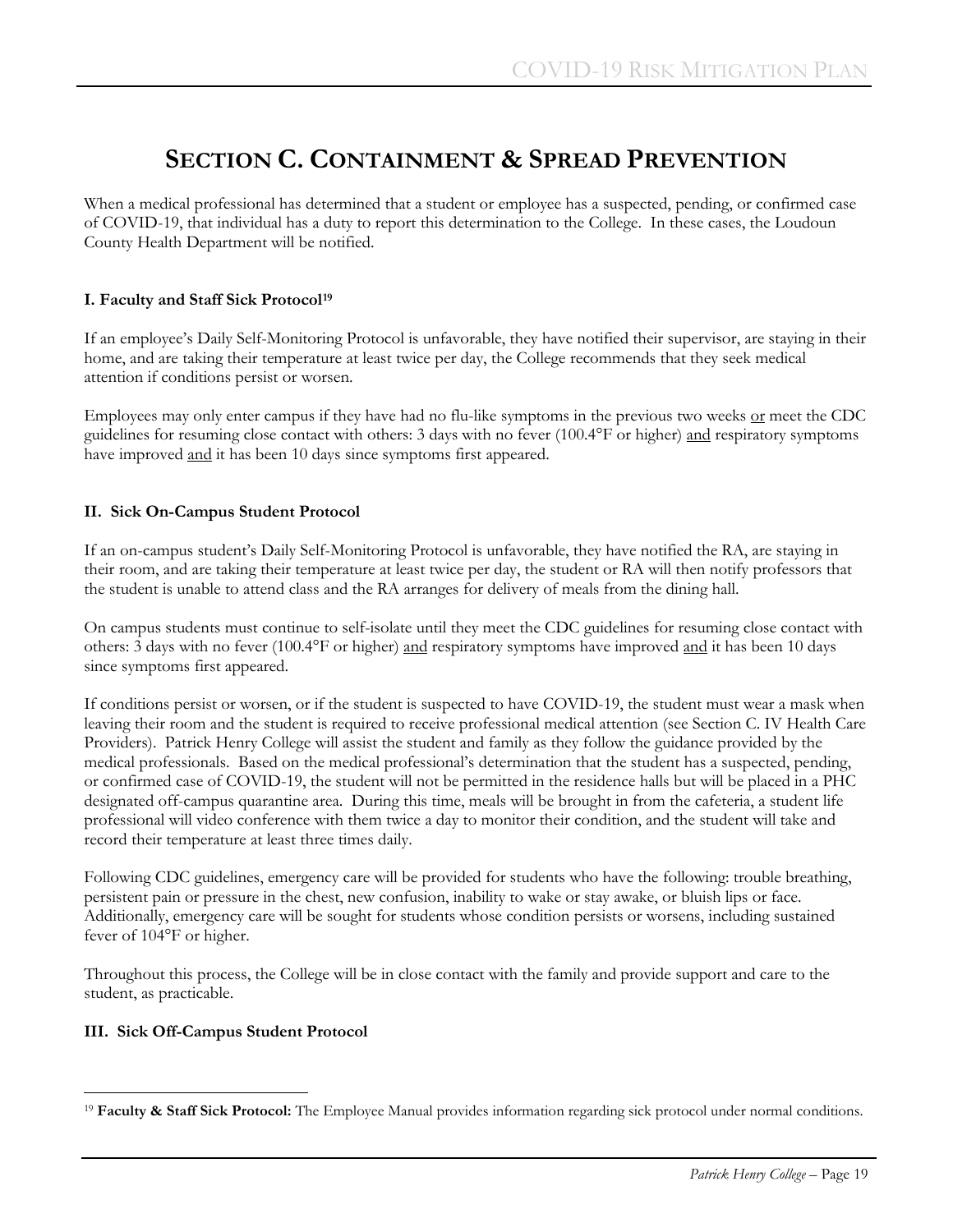If an off-campus student's Daily Self-Monitoring Protocol is unfavorable, they have notified the RA, are staying in their home, and are taking their temperature at least twice per day, the student or RA will then notify professors that the student is unable to attend class. The College will support the student's care as much as practicable.

Off-campus students may only enter campus if they have had no flu-like symptoms in the previous two weeks or meet the CDC guidelines for resuming close contact with others: 3 days with no fever (100.4°F or higher) and respiratory symptoms have improved and it has been 10 days since symptoms first appeared.

#### **IV. Off-Campus Health Care Providers**

#### **LOCAL URGENT CARE**

| Inova Urgent Care – Purcellville (Virtual Visits) | <b>MetroMed Urgent Care</b>           |
|---------------------------------------------------|---------------------------------------|
| 740 E. Main Street                                | 952 Edwards Ferry Rd. NE              |
| Purcellville, VA 20132                            | Leesburg, VA 20176                    |
| 540-338-4995                                      | 703-687-4158                          |
| <b>Website Link</b>                               | <b>Website Link</b>                   |
| <b>Cornwall Urgent Care</b>                       | Virginia Medical Center & Urgent Care |
| 211 Gibson St, NW                                 | 609 E. Main St.                       |
| Suite 215                                         | Suite Q                               |
| Leesburg, VA 20175                                | Purcellville, VA 20132                |
| 571-707-2085                                      | 540-338-0032                          |
| <b>Website Link</b>                               | <b>Website Link</b>                   |
| <b>Patient First – Leesburg</b>                   |                                       |
| 601 Potomac Station Dr.                           |                                       |
| Leesburg, VA 20176                                |                                       |
| 703-840-1396                                      |                                       |
| <b>Website Link</b>                               |                                       |

#### **LOCAL HOSPITAL/EMERGENCY CARE**

| Inova Loudoun Hospital – Cornwall Campus | Inova Loudoun Hospital |
|------------------------------------------|------------------------|
| 224 Cornwall St.                         | 44045 Riverside Pkwy   |
| Leesburg, VA 20176                       | Leesburg, VA 20176     |
| 703-289-7560                             | 703-858-6000           |
| Website Link                             | Website Link           |

#### **V. Contact Tracing**

When the College is notified that a medical professional has determined that a student or employee has a suspected, pending, or confirmed case of COVID-19, the College will seek to identify and notify those persons who have come in close contact [\(as defined by the CDC\)](https://www.cdc.gov/coronavirus/2019-ncov/php/public-health-recommendations.html) with that individual.

As a result of their Daily Self-Monitoring Protocol, these students or employees will follow the isolation protocol.

Patrick Henry College will work with the Loudoun County Health Department and the Virginia Department of Health to implement reasonable contact tracing strategies to promote community health and attempt to honor the privacy of contacts, as identified in the VDH description of contact tracing at

[https://www.vdh.virginia.gov/coronavirus/prevention-tips/contact-tracing/.](https://www.vdh.virginia.gov/coronavirus/prevention-tips/contact-tracing/) More information about VDH is available on their website<https://www.vdh.virginia.gov/> or by email [questions@vdh.virginia.gov;](mailto:questions@vdh.virginia.gov) VDH offices are located at P.O. Box 2448, Richmond, Virginia 23218-2448, 109 Governor Street, Richmond, Virginia 23219.